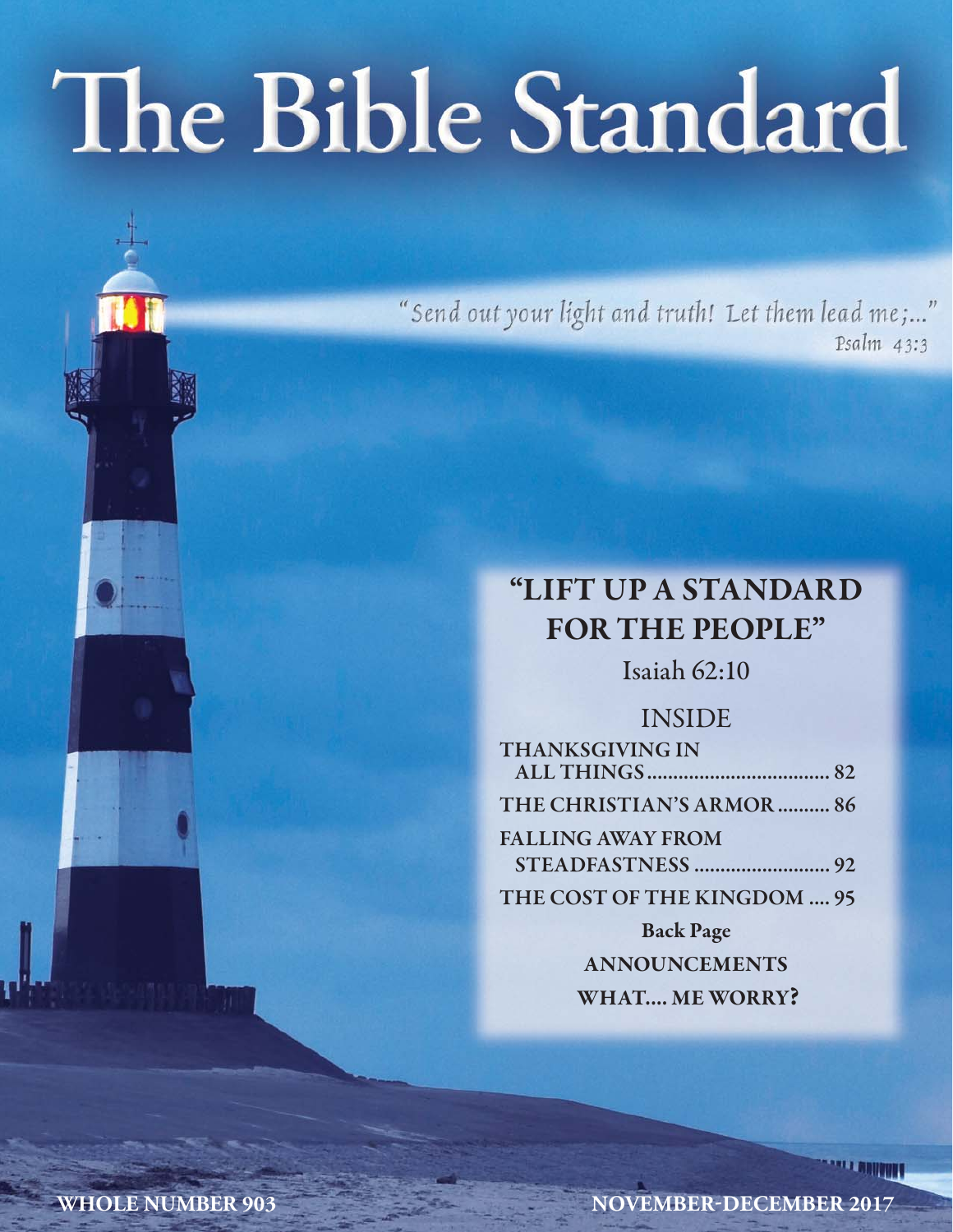

**THANKSGIVING IN ALL THINGS** *The LORD Delivers Men from Manifold Troubles. O give thanks unto he unto the LORD, for he is good: for his mercy endureth for ever.* — Psalms 107:1

Thanksgiving Day appeals to all of us, and we are glad that the Pilgrim Fathers many years ago started the custom in the United States. They placed it at the end of the harvest to celebrate successful crops, and probably the Indians' generosity. National thankfulness is expressed in

the United States in the form of Thanksgiving Day, the fourth Thursday of each November. The harvest period is traditionally a time of giving thanks in other countries as well. The keeping of such a day appeals to all civilized mankind to a considerable degree. The man or woman, rich or poor, educated or ignorant, bond or free, who does not have this quality of veneration [the ability to regard with reverential respect] developed in considerable measure cannot be appreciative and respectful toward his Creator and would not fully appreciate Thanksgiving Day.

The spirit of today seems generally to ignore God and not to give Him the praise properly due Him. Mankind is so extremely busy with the affairs of life that God is often not mentioned, and there is comparatively little of thanksgiving and praise rendered to Him who's overruling providence and power brought this nation, USA, into being and has given it such freedom and blessings. Our Pastor has brought to our attention that the U. S. Constitution is very close to and in harmony with God's law. Let us take heed to the reverential words Benjamin Franklin stated in the course of the drafting of the U.S. Constitution: "I have lived, sirs, a long time, and the longer I live, the more convincing proofs I see of this truth—that God governs in the affairs of men. If a sparrow cannot fall to the ground without His notice, is it probable that a nation can rise without His aid? We have been assured, sirs, in the sacred writings, that 'except the Lord build the house, they labor in vain that build it.' I firmly believe this. And I also believe that, without His concurring aid, we shall succeed in our efforts here no better than the builders of Babel." Mr. Franklin concluded by saying that, "If men who govern cannot do so under the guidance of God, obeying His directives, mankind may hereafter despair of establishing

governments by human wisdom and leave it to chance, war and conquest." We are living in the great Time of Trouble which includes the boastful acclamations by politicians.

For those who have and continue to live in a country that was founded on Christian principles; many recognize the

**When we pray, God hears more than we say, answers more than we ask, gives more than we imagine. . . in His own time & in His own way.**

value of having a personal relationship with Jehovah and even though we have had several encounters with disordered nature, yet we can thank God otherwise for peace and plenty, for bountiful harvests, abundant rains and smiling skies, and for general national health and security. If, however, we yet see ourselves as worse off than others through no fault of our own, we might be led to ask, what have we to be thankful for? And how deep should the spirit of thankfulness penetrate our hearts? Let us use the words in Daniel, "And at the end of the

days I, Nebuchadnezzar, lifted up mine eyes unto heaven, and mine understanding returned unto me, and I blessed the most High, and I praised and honored him that liveth forever, whose dominion is an everlasting dominion, and his kingdom is from generation to generation" (Daniel 4:34).

As consecrated children of God, acquainted with the Truth and its understanding, we are specially favored; first, in that we have been delivered from the power of darkness; secondly, in that we are being made fit to be partakers in the joys of Christ's Kingdom. While as aliens and foreigners, as pilgrims and strangers sojourning in the most enlightened and civilized lands of the earth, we are blessed with a large measure of temporal prosperity.

Let us not forget to thank God that the lines of His providence have fallen to us in such pleasant places, that civilized ideas have scattered the dense darkness of the ages past, that we are permitted to live amid liberty, education and general enlightenment. What a blessing it is to be relieved from the superstitions which retard the progress of so many of our fellow human beings from advancement toward liberty, truth, morals, peace and prosperity; and how great are the temporal advantages arising from progressive ideas, general education and personal liberty; advantages

The Bible Standard—(ISSN: 1556-8555) Publisher, the Bible Standard Ministries (LHMM)—Address: Bible Standard Ministries, 1156 St. Matthews Road, Chester Springs, PA, 19425-2700, U.S.A. Editor, Leon J. Snyder. Periodicals Postage paid at Chester Springs, PA, 19425 and additional mailing offices. Postmaster: Send address corrections to The Bible Standard, 1156 St. Matthews Road, Chester Springs, PA, 19425-2700; Rates: One year's subscription—\$12.00 (6 issues); single issues—\$2.50 each. **Web Site: www.biblestandard.com**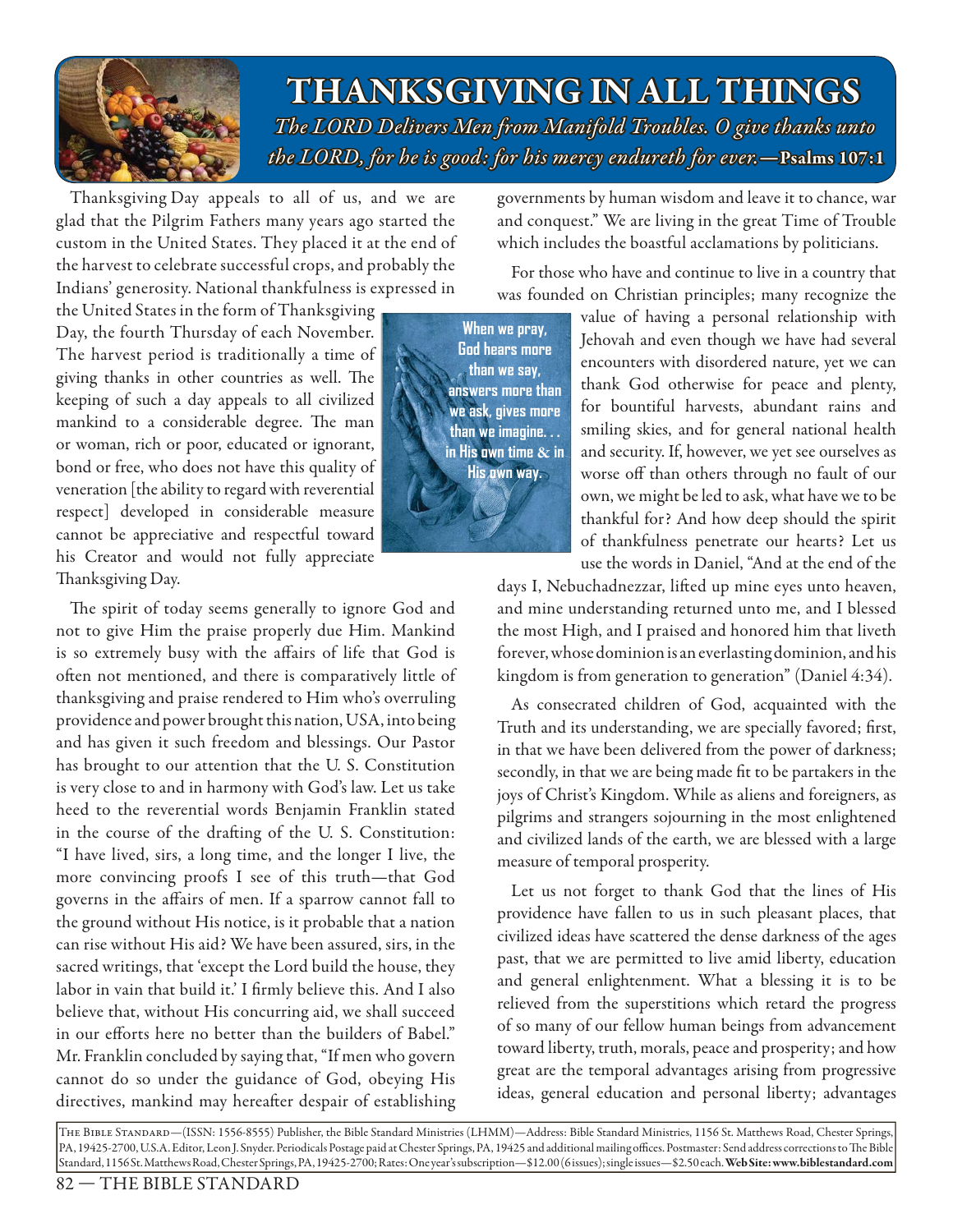of peaceful home and family life, of comfortable dwellings and neat and convenient furnishings, of medical skill, of commercial enterprise, of religious freedom, of a free press and an open Bible. What inestimable privileges are these! And yet we who enjoy them are only a minority of our present world population. The Christian lives each day to the fullest in honor of God's outpouring of love.

The Christian recognizes the privilege of working out his salvation with joy and rejoicing each day of his life with the hope of being granted life everlasting in God's Kingdom. To increase this privilege the Christian is privileged to pray to a *Living Christ*!



The object of prayer is to bring the heart and mind of the true disciple—whether in joy or sorrow—into contact with the heart of God, that the disciple may be enabled to realize more fully the Fatherhood of God, His love and care and His deep interest in every

item of our welfare. In our deep affliction we may unburden our hearts to God and have forcefully brought to our attention His love, care and wisdom for our encouragement and strengthening and for our joy.

It is not necessary for us to instruct Jehovah how to arrange matters for the best, but it is our place to bring our hearts to realize that He is the center of wisdom and power and that, having unburdened our hearts, we are to be prepared to listen for His answer and advice through His Word. Those whose knowledge of prayer is confined to the meager information they have imparted *to* God with "much speaking," and who have never learned to *listen* for the answer to their prayers at the Word of God, have as yet measurably failed to appreciate the object of prayer (Matt. 6:7).

The province of prayer is *to ask for only those things that God has already declared Himself well pleased to grant.* We may speak freely to Him as a Father, and tell Him that we accept and understand His Word and of the confidence and trust we have in its ultimate fulfillment; yet we must not tell Him of our will and our plan, and what we would prefer. We should put far from us any such spirit, and instead bring ourselves into full accord with His will and His Plan. This attitude would cut short some of the "long prayers," "much speaking," and "vain repetitions" by which some endeavor to instruct the Lord in their wishes regarding every matter under heaven.

While assuring us that the Father cares for us, and is wellpleased to have us come to Him with sincere hearts, the Master informs us of the conditions upon which we may expect an answer. He says ( John 15:7), "If ye [1] abide in me, and [2] my words abide in you, ye shall ask what ye will, and it shall be done unto you." What is it to abide in Christ? It implies first that our *will* has been wholly swallowed up in the will of God and Christ. More than this, that our will is in this condition *at the time of prayer*, that is, *abiding in Christ*. If our will is controlled entirely by the will of Christ, we will consult the Word of God and look to it for guidance as to what God's will is *before* framing our petition. This being the case, we will be prepared to ask any and everything we may (rightly) will to ask.

Our requests would probably be as simple as was the Master's petition when He prayed, "Not my will, but thine be done" (Luke 22:42). In such a condition prayers are always answered, but in such a condition the prayers would be very modest. Our prayers under such circumstances will be more of thanksgiving for our blessings, an expression of confidence and trust and the committing of our way unto the Lord, confidently realizing the promise that is to us under such conditions, all things work together for good (Rom. 8:28). Whatever comes, therefore, we may realize that the prayer was answered. We can rejoice, because we will be prepared to rejoice in tribulation as well as in prosperity, in the path of service. We will not oppose whatever God permits, knowing that it will work out for our good.

We list some examples of things that are *not* proper to pray for:

1. We should not pray for the immediate conversion of the world, for though we firmly believe that God "will have all men to be saved and to come unto the knowledge of the truth" (1 Tim. 2:1-6) we recognize that this present Age is not in God's Plan devoted to this work. God's salvation work has been directed to the selection of those who will be His instruments for blessing all the families of the earth in His arranged time (Acts 3:19-21).

2. We should not single out an ungodly friend and request God to work a miracle on him or her and bring that one into the Christian fold. We may, however, pray for wisdom to present the Word aright, that, if possible, the light of the understanding of the glory of God might shine into the understanding of our friend. This would be in harmony with the Word of God. Jesus exhorts us to be "wise as serpents, and harmless as doves" and instructs us that "if any of you lack wisdom, let him ask of God, that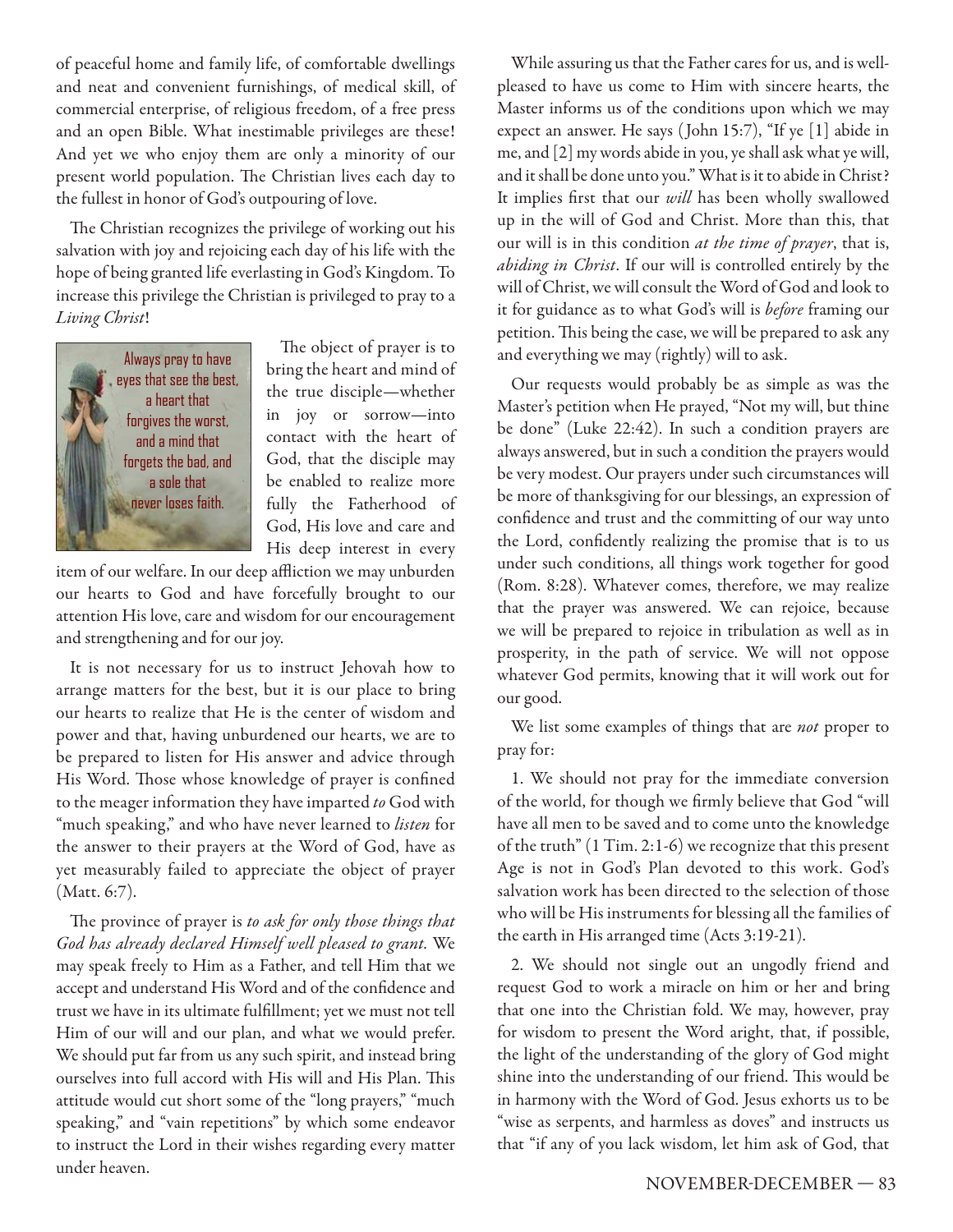giveth to all men liberally and upbraideth not" (Matt. 10:16; James 1:5).

3. We may not ask for riches and honor, nor for fine food and fine clothing. To pray for these is contrary to the spirit of the Master. But we may ask, "Give us this day our daily bread," assured that the Father knows what is best and what things are needful to us. His concern for us embraces our interests temporal as well as spiritual, future as well as present.

4. We ought not to pray or labor for the perpetuation of the political parties and governments of this world, for the Word of Christ abides in us, and we are therefore not in darkness. We know that "the times of the Gentiles," the lease of power granted to national governments by God, expired nominally in 1914 (Luke 21:24). God's Kingdom will in due time supplant these.

We list some examples of things that are proper to pray for:

1. Those who abide in Christ and in whom His Word abides can pray for their enemies and those who despitefully use and persecute them (Matt. 5:44), though they cannot pray for God to open their blinded eyes at once, or in their preferred way. Realizing from the indwelling Word of God's promise that the blinded eyes will all be opened to the Truth, they can wait on Him, and going to God in prayer, they may express their forgiveness of the persecutors, their interest in them, and their patient waiting for the day when the knowledge of the Lord shall fill the earth (Jer. 31:33, 34).

2. Though a *time* for praying is not specified in Scripture, who among God's children has not experienced the blessedness of communion with the Lord in the morning of each day, asking His guidance of its affairs, and realizing and expressing to Him our confidence in and reliance upon His promises? This starting prayer reminds us of God's promises and strengthens and prepares us for the events of the day. And at the end of the day, how impossible it is for a consecrated one to retire without thankfulness of heart! How appropriate to bow the knee, and the heart, to render homage as well as thanks for the day!

Though not enjoined specifically, how appropriate that husband and wife should blend their hearts and bow their knees in Divine worship, and in submission to the Divine will! This tends to unify their hearts and lives. How blessed such an example is to the children! It is entirely appropriate that our children be trained to look to their Creator in the days of their youth, not necessarily with formal or lengthy prayers, but in a simple, earnest, and trustful manner. They will learn from praying parents the lesson of obedience and

submission both to their parents and to God.

As soon as children come to a reasoning age, their attention to the daily family prayer, whether it be morning or evening, should be placed on the same plane that God places it before the consecrated parents: not of constraint, but of a willing mind, out of a thankful and loving heart. Parental example in such things will make home and parents and sacred things dear to children in later life.

3. What is true of the natural family is not less true of God's family, of which we are members. To bind us together in love, God has arranged to make the various members more or less dependent on each other for the blessings He is willing and ready to bestow. He would unify them in His method of providing spiritual food. This being true, we must not neglect the assembling of ourselves with those of like precious faith when we can. How sweet and refreshing such assemblies can be! How appropriate, then, to ask our Father's blessing upon each meeting, that the spirit of love may pervade the members of Christ's family there gathered, that the Truth might be discerned by sincere and Truthhungry souls, so that all might be more and more filled with the self-sacrificing spirit and be built up in the most holy faith and love, and made fit for the Master's service.



Prayer is not a *duty*, but it is a *necessity*. The Father desires such to worship Him as worship Him "in spirit and in truth" ( John 4:23), and it would be contrary to this principle to define prayer as an obligation and to stipulate a set time, place, or formal manner. The earnestness of the request and the peculiarity of the circumstances will regulate the frequency and the entire matter. May we all continue to rejoice with thanksgiving in the marvelous privilege of prayer (Eph. 6:18; Phil. 4:6, 7; Col. 4:2)!

Let us examine another reason for thanksgiving brought to our attention in 2 Cor. 12:9 "My grace is sufficient for thee: for my strength is made perfect in weakness." Our Lord Jesus' words of encouragement here given apply not only to the Apostle Paul, but also, we may be sure, to all of us who likewise have accepted Christ as our Savior,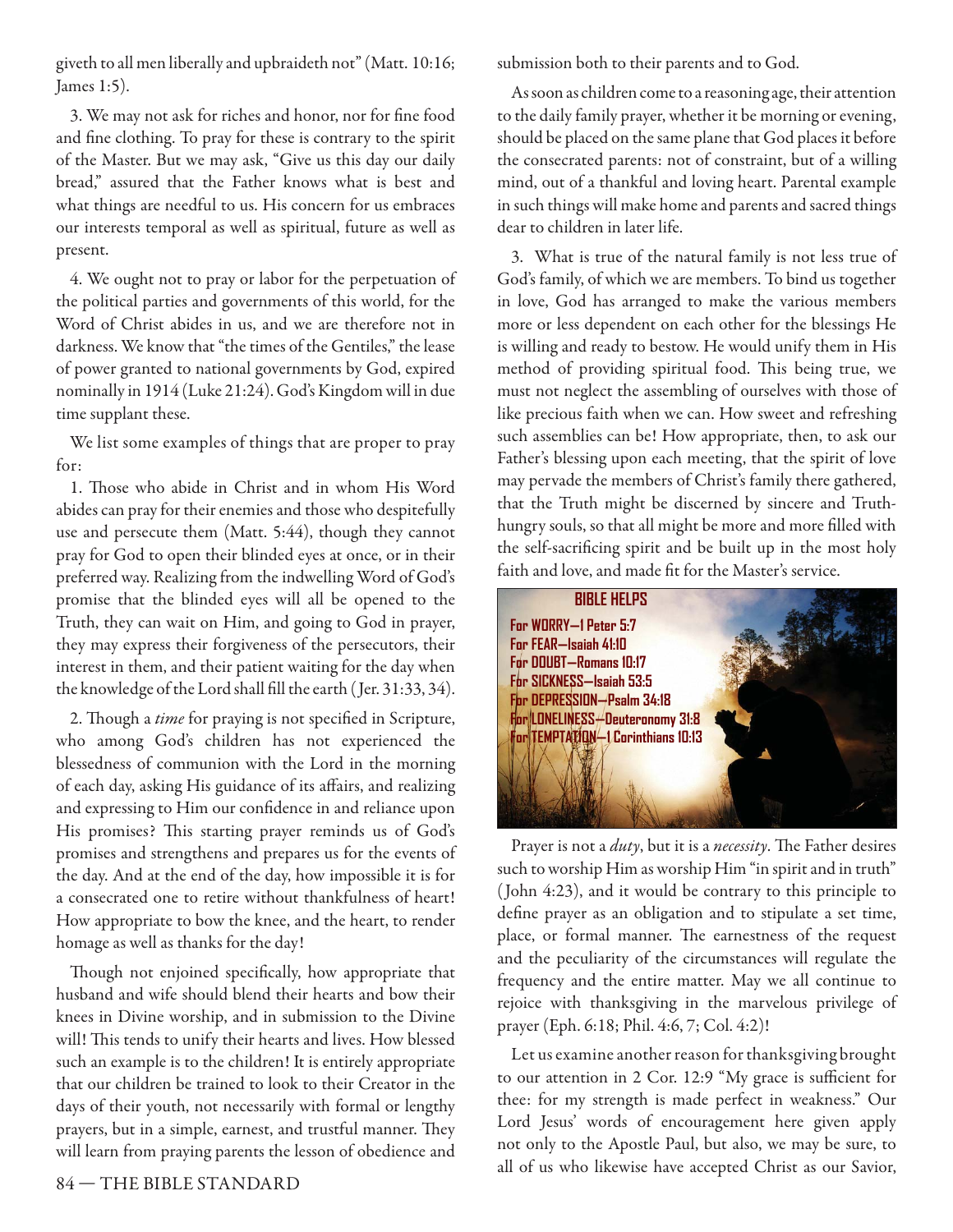

have consecrated our lives to God and are energized by His holy Spirit. Doubtless the Apostle's experiences in connection with his "thorn in the flesh," likely his weak eyesight, were given to him and recorded in the Scriptures for the benefit of all

others of God's people, who, from his day until now, have been suffering from time to time under peculiar trials, of which the necessity and value have not always been clearly discerned.

When Paul, blinded by the great light emanating from Jesus' spirit body at the time of his conversion, finally received God's forgiveness and the restoration of his sight in considerable measure, he no doubt bore patiently with the continued weakness of his eyes, considering it a proper chastisement for his wrong course as an opponent of the Anointed One and an injurious person in respect to the Body of Christ, His Church.

The Apostle explains to us that he did request healingthe removal of this grievous affliction or "thorn." He tells us that he did this three times  $(2 \text{ Cor. } 12.8)$ . There is a point in connection with the matter which apparently up to that time he had not discerned clearly, namely, that the healing of his eyes would be a part of the restitution blessings. But he, like the others of God's consecrated people, had laid his all, his justified humanity, on the altar, and had been called by God, not to restitution, but to sacrifice, to self-denial in the interests of the Lord, the Truth and the brethren. He himself explained the matter to others, saying, "I beseech you therefore, brethren, by the mercies of God, that ye present your bodies a living sacrifice, holy, acceptable unto God, which is your reasonable service" (Rom.12:1).

But knowing that the blessings of God, including physical healing, were passing through him to others, the Apostle probably wondered whether some of such healing might not have been for himself. He had yet to learn that the gift of healing conferred upon him was as a witness to the people of the world rather than for the saints, who had consecrated their humanity unto death. He had yet to learn that if permitted by God to take back his consecration to sacrifice, even in a measure, it would mean his letting go proportionately of the spiritual blessings and favors which God bestows upon us when we, for Christ's sake, deny

ourselves of earthly things that would probably conflict with our full devotion to Him and His cause (Matt. 16:24).

God tells His consecrated people to "set your affection on things above, not on things on the earth" (Col. 3:2). This was the lesson He wished to impress on the Apostle. Like Jesus he was in all things to be an example to the flock (1 Pet. 2:11, 12; 5:3; 1 Cor. 4:16; 11:1; Phil. 3:17; 4:9), and therefore it was appropriate not to grant his petition. However, what God did *not* do, furnished a lesson to Paul, and also gives a valuable and blessed lesson to all of God's people, especially to those who are His servants in any special capacity.

What a comfort it has been to many to have the Lord's assurance that what afflictions, trials and difficulties He does not remove from us, He permits for wise and loving purposes! These, He assures us, will all work together for our good (Rom. 8:28). On behalf of the consecrated, He declares, "My grace is sufficient for thee: for my strength is made perfect in [supplements] weakness" (2 Cor. 12:9).

Like the Apostle Paul, all of God's consecrated people, including the Consecrated Epiphany Campers, should in humility recognize their own weaknesses and infirmities, and trust not in the arm of flesh, but in the Lord's strength, which is all-sufficient and never fails. By giving our all, in consecration, we can be overcomers and go on to assured victory. Yes, we can say with Paul  $(2$  Cor. 12:10), "Therefore I take pleasure in infirmities, in reproaches, in necessities, in persecutions, in distresses for Christ's sake: for when I am weak [insufficient in my own strength], then am I strong [in the Lord's never-failing strength]," and "I can do all things through Christ which strengtheneth me" (Phil. 4:13). How can we not be filled with the joy of thanksgiving!

Many of the world, of those who have not through Christ dedicated their lives to God and so have not become His true people, give thanks to Him as their Creator and Provider for blessings received, expressing to Him their gratitude, which is proper for them to do. "The LORD is good to all: and his tender mercies are over all his works" (Psa. 145:9); "He maketh his sun to rise on the evil and on the good, and sendeth rain on the just and on the unjust" (Matt. 5:45). All, therefore, have much cause to thank their great Creator for His bounties so generously bestowed, including the gift of life itself.

If others have cause for thanksgiving, how much more cause have those into whose hearts has shined the light of the knowledge of God, radiating from Jesus Christ our Savior and Lord (2 Cor. 4:6)! Those favored can and should rejoice and give thanks under all circumstances and conditions in sickness, pain, sorrow, affliction and death, whether they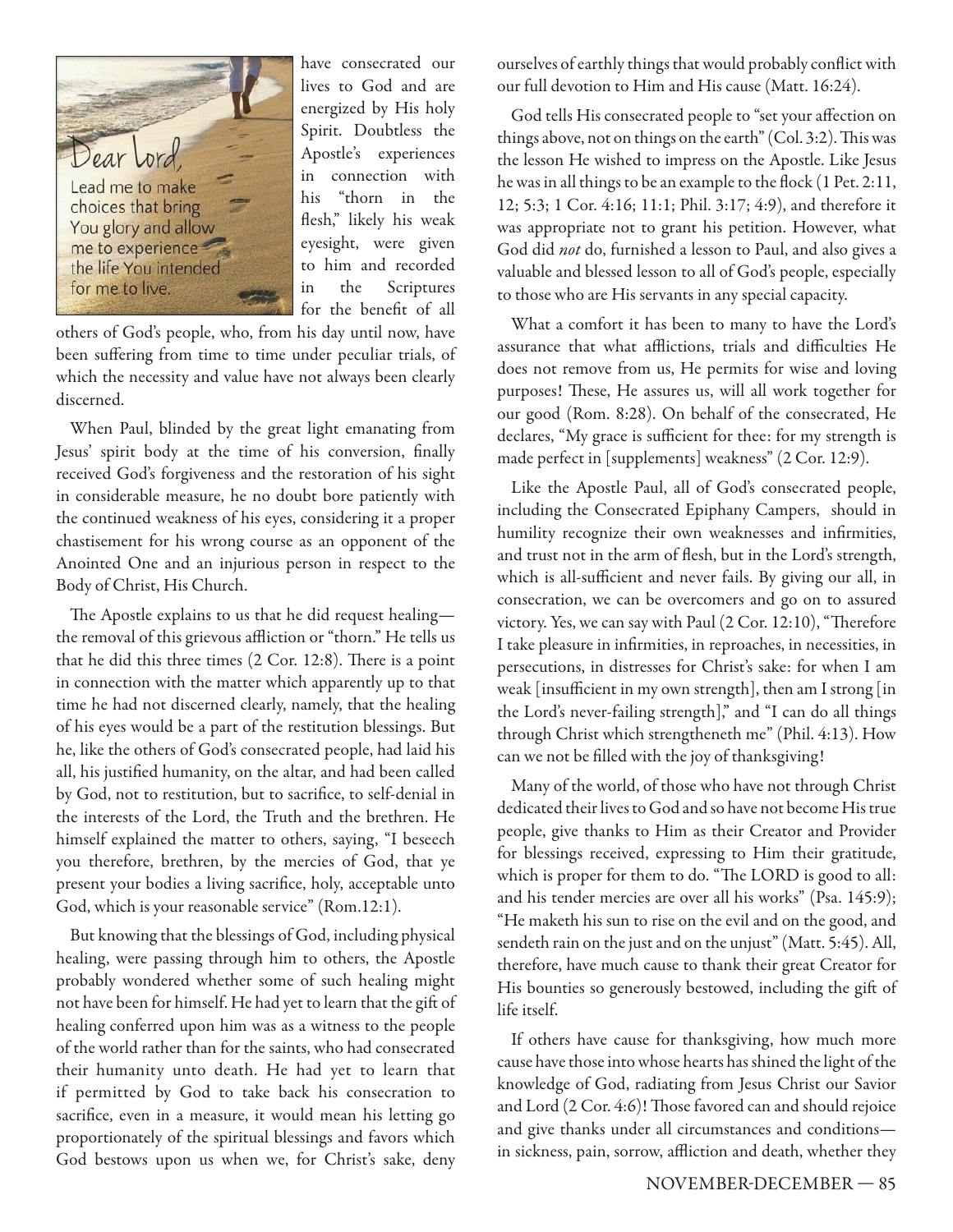are abased or whether they abound (Phil. 4:12). Surely thankfulness is an ingredient necessary to Christian living! It must be in our thoughts and words, and mixed with our songs of praise and our prayers; it must fill our hearts to enable us to render faithful and efficient service to God and Christ. It was this gratitude, thankfulness, that enabled Paul and Silas to serve our Master so faithfully that they could sing praise and offer thanks for the privilege of suffering for Christ in the jail at Philippi, while their backs were smarting from the cruel lashes received as the cost of their discipleship (Acts 16:23, 25, 33).

Moreover, thankfulness, gratitude, duty love, toward God and Jesus, in response for the great love They have manifested toward us, must ever be the attitude of the consecrated child of God; its loss even for a moment should be deplored as an evidence of spiritual sickness, and those so afflicted should go at once for healing to the Great Physician. Prayer and meditation on God's Word, especially on those portions that treat of all that He has done, is doing and will do for us, will bring refreshment and renewal of duty love and zeal toward God and Jesus because of all Their blessings for us given at such great cost. "Thanks be unto God for his unspeakable gift " (2 Cor. 9:15). "Let the peace of God rule in your hearts . . . and be ye thankful. And whatsoever ye do in word or deed, do all in the name of the Lord Jesus, giving thanks to God the Father by him" (Col. 3:15, 17). "For ye are bought with a price: therefore glorify God in your body, and in your spirit [mind], which are God's" (1 Cor. 6:20; 7:23; 10:31).

It is with hearts filled with thanksgiving that the child of God desires to make a consecration to the ever loving Jehovah. This requires separation from the common and ordinary and a dedication to the Lord. In the New Testament we have illustrations of consecration in Peter yielding himself over to the Lord; in Paul doing the same thing; in James, the Apostle, doing the same thing; and in John doing this likewise. Consecration consists of a number of things. It is the surrender of one's human all to God's will, first, in self-denial and world-denial, secondly, in meditation on the Lord's Word, thirdly, in watchfulness, fourthly, in prayer, fifthly, in the spread of the Word, sixthly, in the practice of the Word, and seventhly, in suffering for loyalty to the Lord's Word.

One cannot consecrate in their own strength, for we have not the strength to overcome ourselves, inasmuch as one is not more powerful than himself. Nevertheless we can do it; it is possible by the strength that the Lord gives us, for He puts at our disposal His Spirit, Word and providences, which give us the strength that we need to do this very important thing.

God's enlightened people may use such and other holidays, with cessation of regular secular work, as times of special rejoicing in Him, His Word, and His blessings, of fellowship, of witnessing, *etc.* 





**THE ARMOR OF GOD Ephesians 6:10-18 PUTTING ON THE STRENGTH OF OUR LORD**

The Christian's Armor

*"Take up the whole armor of God, that you may be able to withstand in the evil day, and having done all, to stand"—*Eph. 6:13. (NKJV)

86 — THE BIBLE STANDARD God's Word points us to the great Time of Trouble with which this Gospel Age ends and with which the New Era of the Millennial Kingdom is introduced. It is indicated as a time of very severe trial, not only to the world, but also to the Lord's people. This "evil day" is now upon us; "For the great day of his wrath is come; and who shall be able to stand" (Rev. 6:17; Mal. 3:1, 2)? The urgent message to the Lord's people for this "evil day" is, put on the whole armor of God, prepare yourself for the great testing of this day, that you may be able to stand! Get ready! Each piece of the armor, each grace of the holy Spirit, is a part of the necessary preparation for this "evil day," when "every man's work shall be made manifest: for the day shall declare it, because it shall be revealed by fire; and the fire shall try every man's work of what sort it is" (1 Cor. 3:13; 4:5; Eph. 6:13-18; 2 Pet. 1:4-11).

We begin this study with some thoughts from our Pastor C. T. Russell. To be numbered among the people of God is a very great privilege; but it means much more than many seem to understand—much more both on their part, and on God's part. On the peoples' part, it signifies, not merely a name to live in some great organization which bears the Christian name, but that they have become believers, children of God through Christ, that they have fully consecrated themselves to God to follow in the footsteps of His dear Son, that they have renounced the vain pomp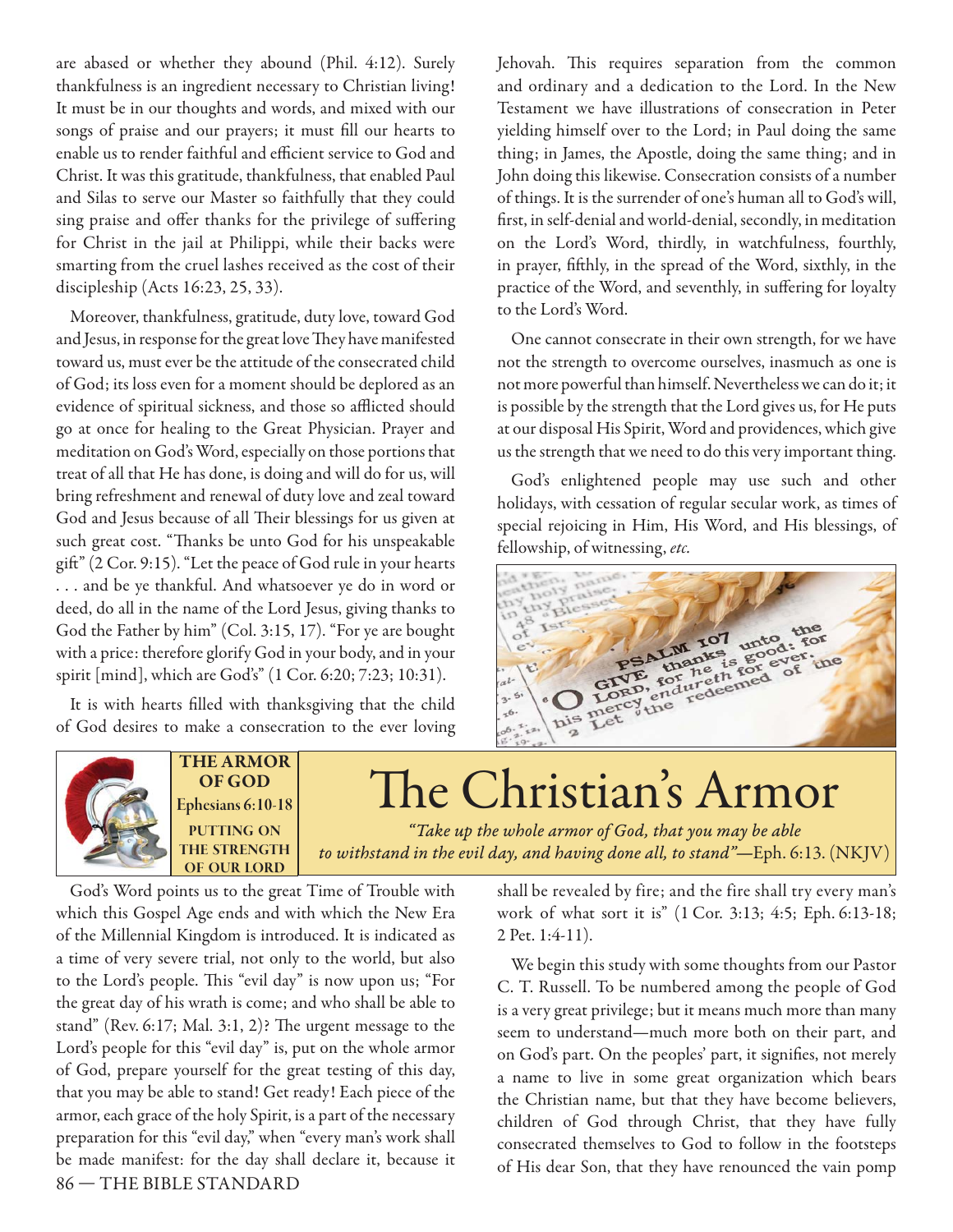and glory of the world and have solemnly covenanted to live apart from its spirit, ambitions, hopes and aims; and not only so, but that, in pursuance of that covenant, they are striving daily to be faithful, and meekly to take up their cross and follow their leader and head, Christ Jesus.

On God's part it signifies the fulfilment of all His gracious promises to such through Christ, both for the life that now is, and for that which is to come. It signifies that in the present life we have His Fatherly love, care, discipline, counsel, teaching, protection and encouragement to the end, and that afterwards we shall receive everlasting rest and joy and peace. Oh, how blessed to be the people of God! Even in the present life the reward of His favor is beyond

computation. Through all the age God has permitted His people to be scattered as sheep in the midst of wolves, but now the harvest of the age is come, and the gathering of the faithful unto Him is due. They have been growing in the midst of that great organization, the nominal Christian Church, which God calls Babylon (confusion), but which men call Christendom (Christ's Kingdom). Upon this great system which has appropriated the name of Christ while misrepresenting His teaching and His spirit (although in possession of His Word of Truth and of many advantages of precept and example from His saints so long permitted to dwell in her midst), God is about to pour His indignation, which will involve the whole world with it; but before doing so, He forewarns His people to come out of her (Babylon), "that they be not partakers of her sins, and that they receive not of her plagues" (Rev. 18:4).

But while calling them to come out of Babylon, He calls them also to come into another place or condition— "Come, my people, enter your chambers, and shut your doors behind you; Hide yourself, as it were, for a little moment, until the indignation be past" (Isa. 26:20 NKJV).

The place of hiding is the secret place of the Most High, under the shadow of the Almighty (Psa. 91:1-9). This secret place of the Most High, Beloved, is the place of intimate communion and fellowship with God, through the blessed privilege of prayer and through faith in His precious Word and His promised providential care. Oh, how precious is this hiding place! What rest and refreshment we find in the midst of the commotion [agitation] that is even now upon the whole world, especially the nations of Christendom. Christendom's vain attempt to bring forward the clear principles of truth and righteousness from the present confusion of human traditions is recognized as a failure.

Psa. 31:20 speaks to the fully consecrated called out ones "Thou shalt hide them in the secret of thy presence from the pride of man: thou shalt keep them secretly in a pavilion



from the strife of tongues [confusion of human traditions]." Here the consecrated can find rest, peace and joy, which the world can neither give nor take away. Few indeed are those who can understand our motives in withdrawing from the world and from the various organizations of the nominal Christian church to walk alone with God; and many are the reproaches which such must endure for His name's sake. But fear not; shut thy doors [of faith] about thee and

"Above all, take [for the conflict before you] the shield of faith, wherewith ye shall be able to quench all the fiery darts of the wicked" (Eph. 6:16).

It is well, especially in this time of greatest need, that the Lord's people should consider the value of this portion of the Christian's armor, and that the doors of their faith should thoroughly shut them in to the secret place [of consecration, communion and fellowship—provided in these perilous times for those with a clear understanding of the Divine Plan] of the Most High [sanctified, wholly set apart to God].

By seeking to know God's will in order to do it, the Lord's people are preparing themselves for the glorious inheritance of the faithful; heavenly [now complete] and earthly. We rightly ask, will some fail in the trial that the Lord may permit to come upon them? Yes, the Apostle Paul, in his Epistle to the Church at Ephesus, speaks of some who will be able to stand in "the evil day," and implies that a great many at that time will not be able to stand. He declares that those who hope to stand will need to put on "the whole armor of God." The various pieces of the Christian's armor will then be indispensable, and he intimates that only those fully armored would be ready for the onslaughts of that Day.

The Lord did not reveal to the Apostles when "the evil day" would come. They knew that it was then future, but how far into the future they did not know. They did not expect it before their death; for some of them said that they expected to put off the present body, to die, and to awake in the First Resurrection, and that they believed the Second Coming of Christ to be some time in the future. Evidently it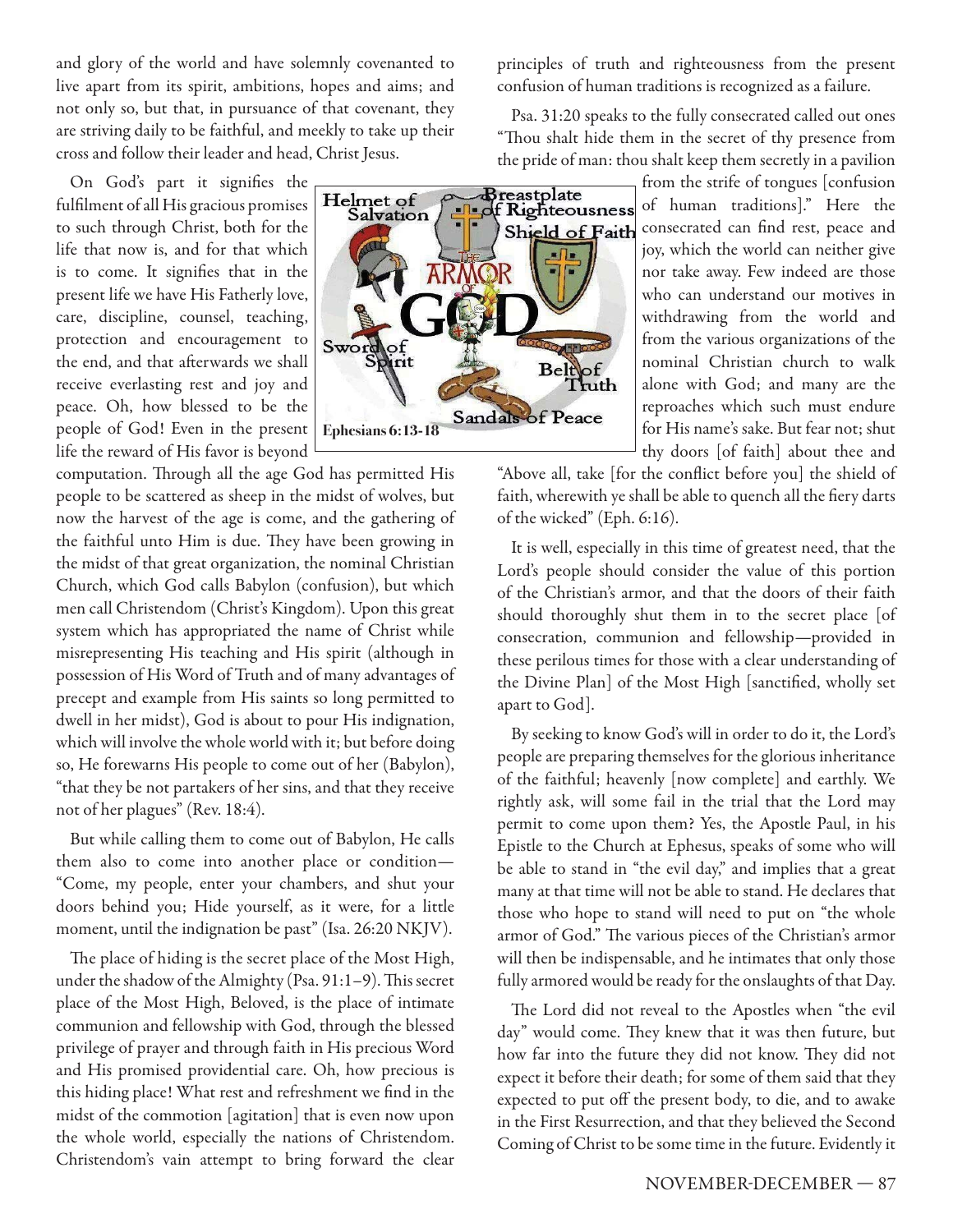was a part of God's Plan to keep His people uninformed concerning the exact time of the Day of the Lord, until due; but He provided for them that they would be able to stand when "the evil day" arrived, if they would diligently put on the armor.

And now we have come to this "evil day"; and the urgent message to us

is: "Put on the whole armor of God!"—prepare yourselves for the great testing that will come, that you may be able to stand! Get ready! Each piece of the armor, each fruit of the Spirit, is a part of the necessary preparation for this "evil day," this "hour of temptation," now present. So these should all be added with great care.

In Eph. 6:14-17 "Stand therefore, having your loins girt about with truth, and having on the breastplate of righteousness; and your feet shod with the preparation of the gospel of peace; above all, taking the shield of faith, wherewith ye shall be able to quench all the fiery darts of the wicked. And take the helmet of salvation, and the sword of the Spirit, which is the word of God." We read in Isa. 59:17 "For he put on righteousness as a breastplate, and an helmet of salvation upon his head; and he put on the garments of vengeance for clothing, and was clad with zeal as a cloke." *Righteousness* represents duty love to God and the neighbor, one part of love which is likened to the soldier's breastplate. The Apostle here seems to supplement his Eph. 6 description of the Christian's armor by including disinterested love. Let us all seek to put on and keep on "the armour of light" which represents righteousness and Truth that will protect you, not as the robe of righteousness but as an armor over the robe. This armor protects from the darts of the Adversary and includes the helmet of salvation. The light of the word can be the Christian's shield as he searches in the world's darkness for the way to travel in his consecrated walk (1 Cor. 4:5; Rom. 13:12).

88 — THE BIBLE STANDARD We believe it is proper to instruct the consecrated children of God or the Lord's people to be properly prepared for the great Time of Trouble with which the Gospel Age ends and with which the New Era of the Millennial Kingdom is introduced. It is indicated as a time of very severe trial, not only to the world, but also to the Lord's people. This "evil day" is now upon us; for the great day of his wrath is come; and who shall be able to stand (Mal.  $3:1$ , 2)? The urgent message to the Lord's people for this "evil day" is "Put on the whole armor of God"—prepare yourself for the great testing of this day, that you may be able to stand! Get ready! Each piece of the armor, each grace of the holy Spirit,



is a part of the necessary preparation for this "evil day," when "every man's work shall be made manifest: for the day shall declare it, because it shall be revealed by fire; and the fire shall try every man's work of what sort it is" (1 Cor. 3:13).

The Apostle Paul has forewarned the One True Church that in "the

latter times," "the last days," "perilous times" would come, when many would "depart from the faith" (1 Tim. 4:1, 2;  $2$  Tim.  $3:1-7$ ). The times in which we live are peculiarly perilous to Christian faith, because of the many subtle and delusive forms of error now springing up to intercept the progress of the Truth. But God's provision for His people is equal to the emergency of these "perilous times." Never before this "evil day" was the *whole* armor of God so much needed. The Lord hands us this armor, piece by piece, and tells us to put it on and to wear it, that we might become accustomed to it and feel at ease and at home in it, for no one can stand without it in this, "the evil day." Oh, we are waiting for that perfect day spoken of in Prov. 4:18.

The Word of God brings to our attention "many called, few chosen" so we can safely say some have been heeding the counsel. Carefully they have buckled on every part of the armor as fast as they have received it; and in consequence they today stand completely clothed with the Truth. Their loins are girt about with it; their feet are shod with it; and it covers their head (their intellectual faculties) as a helmet of salvation (salvation from the snares and delusions of error). Also they have on the breastplate of righteousness—Christ's righteousness and a righteous character, which the Truth has developed in them; and in their hands they bear the Sword of the Spirit, which is the Word of God, and which they are now able to handle with ease and vigor in defense of the Doctrines of Christ; while their ample shield of faith is an able defense against all the fiery darts of the enemy, so that the flying arrows do not even jar the armor or stun "the inner man" (Eph. 3:16).

## It is not just talking of LOVE, but living in LOVE that is everything.

How easy it is to praise God for such an armor! Have you put it on? Do not rest satisfied with the

idea that you can get along as well as your fathers did, with the armor as they had it. The time has come when you must have it as needed today, or you will surely fall. The armor as presented to the saints of the past was sufficient for their day and trial; but a greater prevalence of error and trial of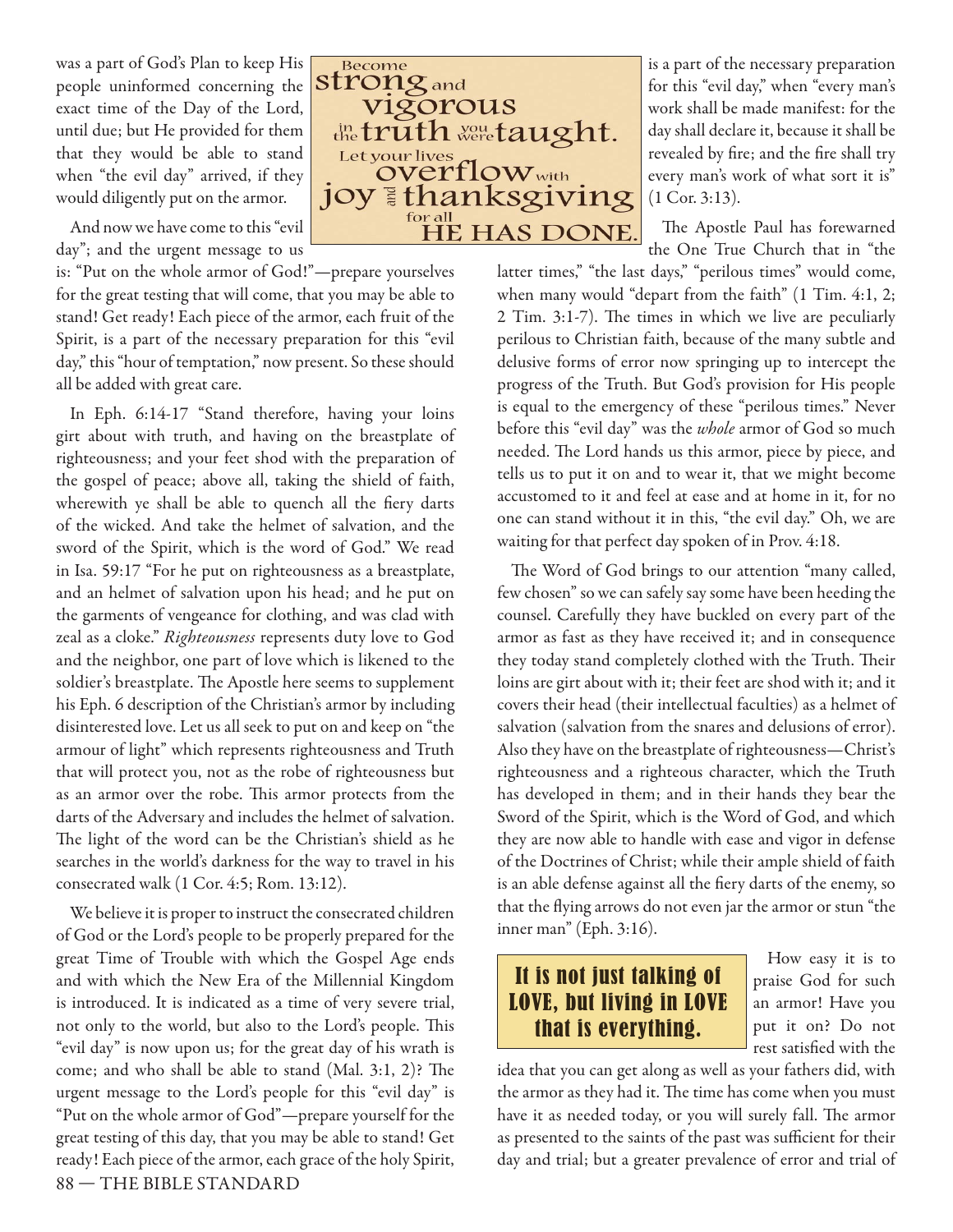faith in this "evil day" necessitates a more complete defense in this expanded Gospel Age Harvest. We live in a time when thousands of pulpits in Christendom are preaching infidelity and anything except the Truth of God's Word.



Instead of putting on the whole armor of God and standing, ready and properly equipped to defend themselves and others against the attacks of the world, the flesh and the Devil, many have laid aside much of the armor, piece by piece, and have gone to sleep. Many are taken unawares. "How long wilt thou sleep, O sluggard? When wilt thou arise out of thy sleep? Yet a little sleep, a little slumber, a little folding of the hands to sleep: so shall thy poverty come as a robber, and thy want as an armed man" (Prov. 6:9-11; 24:30- 34 A.R.V.).

In this study of The Christian's Armor we must keep in mind that we are not speaking of the armor of Goliath of Gath in his battle with young David, rather as 1 Sam. 17:45 states, "Then said David to the Philistine, Thou comest to me with a sword, and with a spear, and with a shield: but I come to thee in the name of the LORD of hosts, the God of the armies of Israel, whom thou hast defied." Oh, what excellent armor God has provided for His dedicated people, with which we are to protect ourselves, and to resist and repel Satan and his agents. This Christian armor, properly used, will prove invulnerable to *all* attacks. "Wherefore take unto you the whole armor of God, that ye may be able to withstand in the evil day, and having done all, to stand [remain a victor]" (Eph. 6:13; 1 Thes. 5:8). The assurance here is that *he who has this armor on, keeps it on and learns to use it properly, will be able to stand*. While the Apostle used as an illustration a human warrior, clothed in the proper and complete accouterments of war, yet he did not mean that the Christian needs literal armor. Spiritual armor is for the Christian, because his warfare is not carnal warfare, but spiritual warfare (2 Cor. 10:4, 5; Matt. 26:52).

Let us first recognize this statement from Eph. 6:14 in detail: no one is safe unless he is a consecrated servant of the Truth. Jehovah has always required a covenant relationship with the consecrated people He is working with! Of necessity the covenant relationships differ: In the Patriarchal Age God dealt on covenant basis with certain patriarchs individually— Abraham, Isaac and Jacob—and through them with their families, but with no one else; during the Jewish Age God dealt, on covenant basis, with the Israelites *as a fleshly nation*, and with no one else; during the Gospel or Christian Age He dealt, on a covenant basis, with the Christian Church spiritual Israel—as *a spiritual nation* and with no one else.

As these three classes have differed from one another, so the predominant covenant has been a different one in each of these Ages. During the Patriarchal Age God dealt with the Patriarchs and their families on the basis of an *earthly elective feature* of the *Abrahamic* 

Covenant; during the Jewish Age, while permitting faithful individuals to enjoy the same provisions of that covenant in a less open way after the Sinaitic law was given, God openly dealt with fleshly Israel as a nation on the basis of the Mosaic Covenant; while during the Gospel Age God has been dealing with spiritual Israel on the basis of *certain spiritual elective features* of the *Abrahamic* Covenant.

Generally speaking, the Patriarchal Age began at the end of the flood, partly because at that time God made a special covenant with Noah and his descendants never again to destroy the—symbolic—earth with a flood (Gen. 9:8-17); but specifically speaking, the Patriarchal Age began with the covenant made with Abraham (Gen. 12:1-5). Because of the retroactive operation of the blessings of the Abrahamic Covenant, they were anticipatorily applied to Noah, and even to Enoch and Abel (Heb. 11:4-7, 39, 40). It is because of the retroactive effect of this covenant on Noah, that we are also partly warranted in beginning the Patriarchal Age with the end of the flood. The word *patriarchs* means *first fathers;* and it is because Noah, Abraham, Isaac and Jacob were the first fathers of Israel in this period that we call this period the Patriarchal Age. Apart from the covenant never again to destroy the earth with a flood, during this period God did not deal on a covenant basis with every human being, *i.e.,*  did not extend anticipatorily or otherwise the blessings of the Abrahamic Covenant to everybody living in that time*.*  The Scriptures teach that the LORD let them go their own chosen sinful way, winking at their ignorance (Acts 17:23, 30; Rom. 1:21-25, 28). On the contrary, during that period He dealt on the Abrahamic Covenant basis with Abraham, Isaac and Jacob.

God's dealings were of an elective character during the Patriarchal Age. And He allowed all the rest of mankind to go their own way, lost under the curse, without doing anything during that time directly for their salvation. Jehovah continues to deal with His called out ones on a covenant basis to this very day. So it is a selective, choosing work; it is a selecting out of those who will be used by God to bless all the families of the earth in the incoming Millennial Mediatorial Reign, according to the great Oathbound Covenant to Abraham (Gen. 22:16-18), in which God said, "In thy seed shall *all* the nations [*families*; Gen. 12:3] of the earth be blessed." And He said this seed would be "as the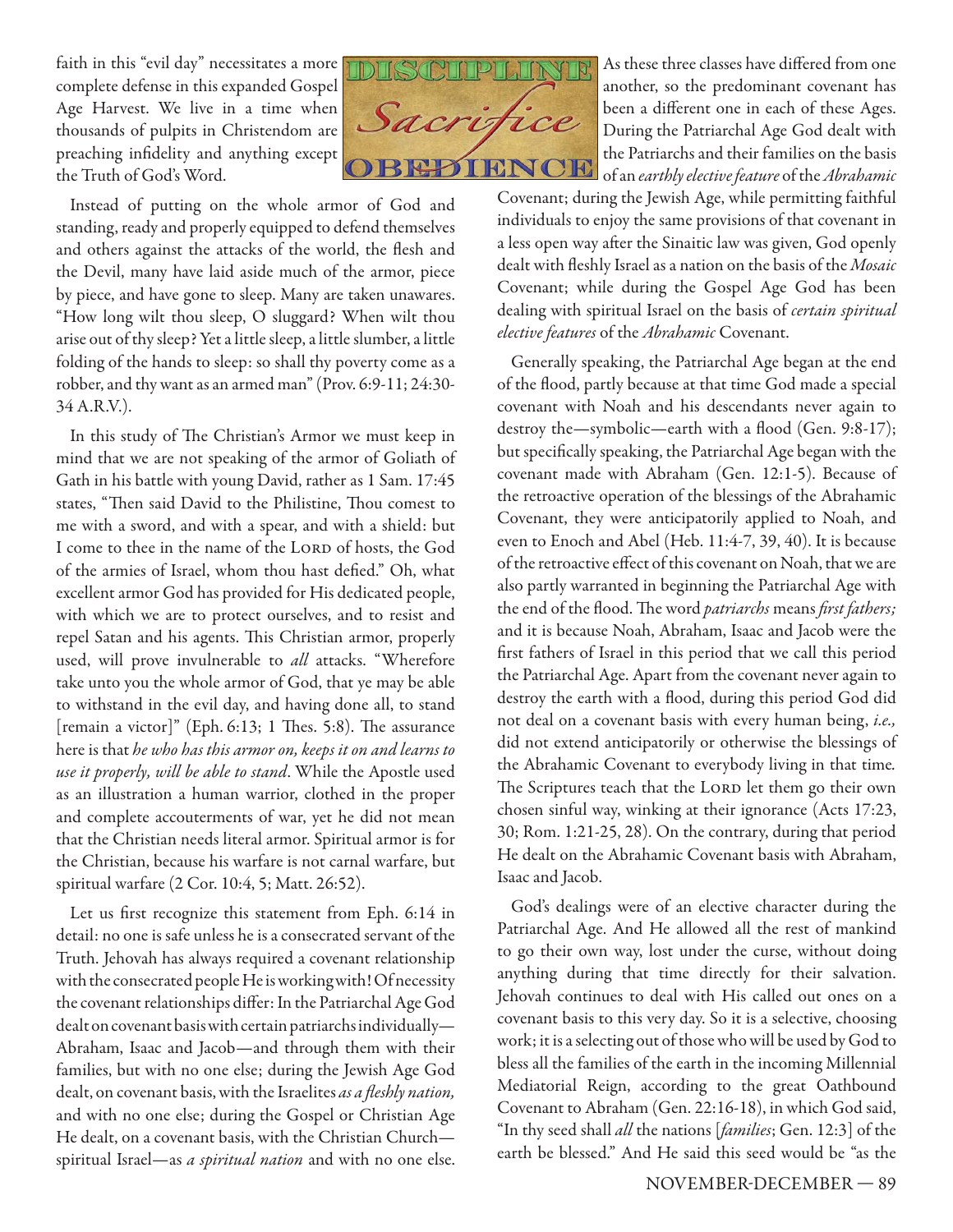stars of heaven, and as the sand which is upon the sea shore." The star-seed consists of the spiritual, heavenly classes, and the sand-seed, the earthly classes (BS 1984, p. 82; BSQB, p. 242; PTQB, p. 670).

Oh, that men would give thanks to the LORD for His goodness, And for His wonderful works to the children of men! Let them sacrifice the sacrifices of thanksgiving. And declare His works with rejoicing.

Psalms 107:21-22

We are all accustomed to speak about addressing the Little Flock members of the One True Church. However, there are other consecrated "brethren" who partake of the blessings received through God's holy Spirit, to whom the exhortation of our text would also apply—*viz*., the Great Company (all of whom as individuals were originally inducted into the Body of Christ), the Youthful Worthies and the Consecrated Epiphany Campers. The Consecrated Epiphany Campers, who consecrate during the part of the Epiphany, or Apocalypse, period after the Fall of 1954 are very closely associated and in sympathy with the Youthful Worthies and because of these Campers' experiences in consecration in this life, while sin is still in the ascendancy, they more than any others will be fitted to be among the chief helpers of the Ancient and Youthful Worthies in their Millennial service in the Kingdom. "Oh that men would praise the LORD for his goodness, and for his wonderful works to the children of men! And let them sacrifice the sacrifices of thanksgiving, and declare his works with rejoicing" (Psa. 107:21, 22).

*Eph. 6:14 "Having your loins girt about with truth,"* The girdle of the soldier's armor is a symbol of service, and suggests that no one is safe unless he is a consecrated servant of the Truth, always ready to serve it according to his ability and opportunity. Those engaged in evil surmising, faultfinding, backbiting slander, libel, the spread of error and/or other works of darkness are not serving the Truth. Let each one of us see to it that he guards himself against and does not use such wiles of the Adversary, that he possesses the zeal peculiar to the house of the Lord ( John 2:17), and that he earnestly and carefully follows in the Master's footsteps by serving Him and His cause at all times. Let each examine his girdle of Truth, to see that he has a proper one, and that he is well-girded with it, *i.e*., that he is a servant of the Truth and has the spirit of service, a readiness to serve according to his ability and opportunity.

90 — THE BIBLE STANDARD V. 14 (continued) *"And having on the breastplate of*  righteousness [justification]." The breastplate was used to cover vital organs of the body, particularly the heart. A proper condition of heart is vital to the Christian. He must adhere to God's standard of justice, and His arrangement of justification through faith in the merit of the precious blood of His Son. A righteous heart indicates purity, righteous motives and righteousness of character. "Keep thy heart with all diligence; for out of it are the issues of life" (Prov. 4:23). "For the eyes of the LORD run to and fro throughout the whole earth, to show himself strong in the behalf of them whose heart is perfect toward him" (2 Chron. 16:9).

Eph. 6:15 *"And your feet shod with the preparation of the*  gospel of peace." The soldier who engages in warfare must keep well his feet. If they are not properly shod they become sore, and his attention is directed more to the soreness than to his duties. The soldier of the cross who takes part in the warfare without the peace of God to assist him over the rough places, will accomplish less, and with greater difficulty, than the one who seeks to follow peace with all men—to live peaceably with all so far as possible, *without compromising*  the Truth. Those who go improperly shod or unshod go hunting trouble and are sure to find little else. If we follow the example of the Captain of our Salvation, we will have our figurative feet well shod with the preparation provided only by the good tidings of peace. Only as we "let the peace of God rule in our hearts" can we successfully "preach the gospel of peace, and bring [to others] glad tidings of good things" (Col. 3:15; Rom. 10:15). We must put away anger, wrath, malice, blasphemy, filthy communication—"the old man with his deeds" (Col. 3:8, 9)—and "if it be possible . . . live peaceably with all men" (Rom. 12:18). We must exercise diligence to keep ourselves in the peace and love of God (Isa. 26:3; Jude 21). Only then will we be able to stand in this "evil day."

V. 16 "*Above all, taking the shield of faith, wherewith ye shall be able to quench all the fiery darts of the wicked.*" The enemy is constantly shooting fiery darts—bitter words, false accusations, misrepresentations, vituperations, slanders, higher criticism, evolution, demonology, *etc*.—at the soldiers of the cross. These darts are liable to stir up in your mind doubts, fears, vengefulness, hatred, skepticism, discouragement, *etc*. "The shield of *the* [so the Greek] faith" is your protection. The faith that fortifies you must come from the Word of God. You must have the mental appreciation of and the hearts reliance upon it (Heb. 11:1)—your faith must be thoroughly established on it (1 Cor. 2:5; 2 Pet. 1:12). "Without faith it is impossible to please God." "This is the victory that overcometh the world, even our faith" (Heb. 11:6; 1 John 5:4).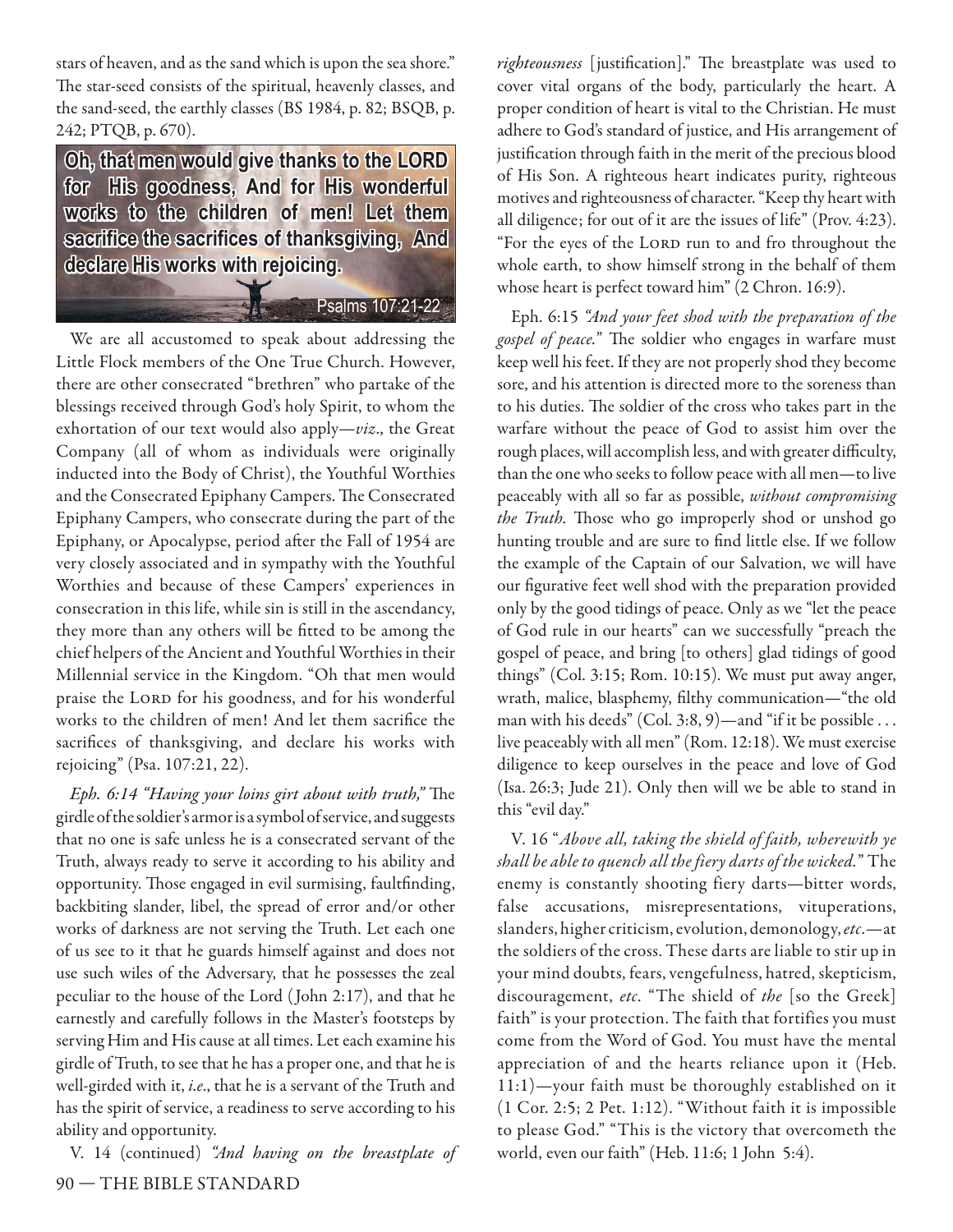V. 17 *"And take the helmet of salvation."* The helmet is fitted on the head, and represents the intellectual understanding and appreciation of God's plan of salvation. It is provided in such a size and shape that even the humblest soldier of the cross can put it on. The knowledge and understanding of God's Word is indispensable, especially here in the expanded Gospel Age Harvest, when the Adversary and his minions are furiously attacking the Truth and turning everything scientific and educational into weapons of destruction. We must have this knowledge and understanding if we would properly resist and refute the many errors that are hurled at us from all directions. We are well-equipped with a knowledge of God's purposes, and His plans and arrangements for their accomplishment, also we have a knowledge of the Adversary and his demons, their deceptions and their methods of operation, "All scripture, divinely inspired, is indeed profitable for Teaching, for Conviction [refutation of error], for Correction [of wrong qualities and conduct], for that Discipline which is in Righteousness; so that the man of God may be complete, thoroughly fitted for every good work" (2 Tim. 3:16, 17 Diaglott).

V. 17 (continued) *"And the sword of the Spirit, which is the word of God"* This is both an offensive and a defensive weapon. *We must have it and know how to use it.* Jesus wielded it successfully in parrying off each attack that Satan made upon Him, and in counterattacking as necessary. He said, "It is written," and such must be our battle cry. We are not to use carnal weapons, nor such weapons as Satan uses. We are to use the Truth and let it do the cutting. "For the word of God is quick, and powerful, and sharper than any twoedged sword, piercing even to the dividing asunder of soul and spirit, and of the joints and marrow, and is a discerner of the thoughts and intents of the heart" (Heb. 4:12).

The Christian soldier, however, must not think that it is his commission in this Age to convert the world, or to reform it. But he is to bear witness to the Truth ( John 18:37), and to let his light "so shine before men, that they may see his good works, and glorify his Father which is in heaven" (Matt. 5:16); he is to "have no fellowship with the unfruitful works of darkness, but rather reprove them" (Eph. 5:11). God's holy Spirit, [disposition], is to be so welldeveloped and indwelling in him that in his sanctified life by word and by conduct he "will reprove the world of sin, and of righteousness [showing to the worldly, by means of the sanctified life, what sin is, and what righteousness is], and of judgment [righteous judgment, in which evil deeds of the present life will have a just retribution and righteousness will be rewarded]" (John 16:8).

If our commission is not to save the world, then why

the urgent need to put on the armor of God? Well, the Christian soldier must not forget that his warfare is chiefly within himself. His new mind, the mind of Christ in him, will have constant battles with the desires of his fallen flesh; when he would do good, evil is still present with him. "Examine yourselves, whether ye be in the faith; prove your own selves. Know ye not your own selves, how that Jesus Christ is in you, except ye be reprobates?" (2 Cor. 13:5). As individuals we must look at our present condition and compare it with our past; we look for the "witness" of chiselings, polishings, prunings, disciplines, chastisements. Oh, trials of faith can come when subtle errors are presented as advanced Truth! And then the consecrated child of God will have to fight to "keep his body under [denying any of its desires that conflict with full devotion to God and bring it into subjection" to the new mind, which must fully control its ambitions, appetites and desires (1 Cor. 9:27). He must "abstain from fleshly lusts, which war against the soul" (1 Pet. 2:11). He must "fight the good fight of faith" and "lay hold on eternal life"—if he would have it (1 Tim. 6:12). He must "work out his own salvation [which has been given to him probationarily through Christ Jesus] with fear and trembling" (Phil. 2:12). And "let him that thinketh he standeth take heed lest he fall" (1 Cor. 10:12).

But, we who are faithful soldiers of the cross are properly armored, wide-awake and on the alert at all times. "We are the children of light, and the children of the day [seeking and finding daily and hourly fresh supplies of Divine grace; for every day and every hour is a time of need, if we are but awake to realize it] we are not of the night, nor of darkness, therefore let us not sleep, as do others; but let us watch and be sober . . . Let us, who are of the day, be sober, putting on the breastplate of faith and love; and for an helmet, the hope of salvation" (1 Thes. 5:5-8). "Stand therefore, having your loins girt about with truth, and having on the breastplate of righteousness; and your feet shod with the preparation of the gospel of peace; above all, taking the shield of faith, wherewith ye shall be able to quench all the fiery darts of the wicked; and take the helmet of salvation, and the sword of the Spirit, which is the word of God" (Eph. 6:14-17). Only, as our text declares, will we be "able to withstand in the evil day, and having done all, to stand."

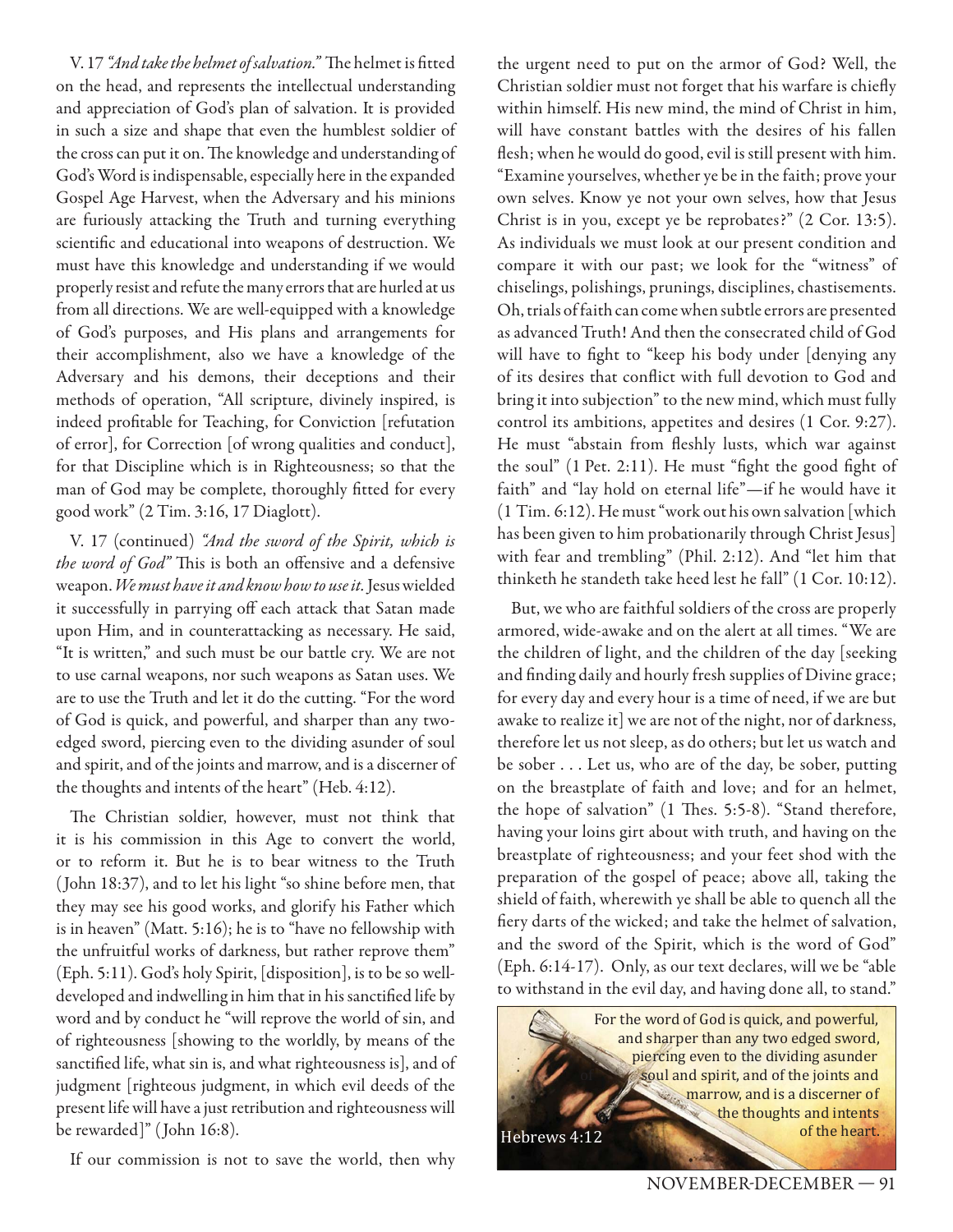## **FALLING AWAY FROM STEADFASTNESS**

*" Ye therefore, beloved , seeing ye know these things before, beware lest ye also, being led away with the error of the wicked, fall from your own steadfastness"* (2 Pet. 3:17)*.*

In our text above (2 Peter 3:17) the exhortation applies well to the Lord's consecrated people living during this time of the expanded Gospel Age Harvest. The proof of this is found in the context: the Apostle has just been portraying some of the events connected



Therefore, I intend to keep on reminding you about these things, even though you already know them and are firmly established in the truth that you now have. **)**

or *lawless*. Now, with this understanding the passage seems more reasonable.

There is danger, we can readily see, that those once established in the Truth might be so led away as to become *unsettled*, and to twist the Scriptures, "handle the word of God deceitfully," even attempting to add to

with the day of the Lord in which we are living—the "Day of Vengeance." In 2 Peter 3:7, 10 and 12 he has pointed out that the Gospel Age will end with the dissolution of the symbolic "heavens" and the symbolic "earth," which signifies the utter disruption of the present ecclesiastical and social order. In v. 13 he points out that we are looking for a new order of things, and not hoping either to patch up the old order ourselves, or that others will succeed in patching what the Lord has declared in v. 10, "shall pass away." In v. 11 he points out that those who have such expectations should be separate and distinct from all other people in the world, saying, "What manner of persons ought ye to be in all holy conversation and godliness?" And then in vs. 16 and 17 he points out that at this particular time Satan will get advantage of certain ones, will beguile them, get them to twist the Scriptures, and deceive themselves to their own destruction;—to their loss of present light at least (Psa. 56:5). Seeing, then, that the admonition of our text applies particularly to the present time, let us indeed give earnest heed to it, for we well know that we live in the great time of trouble, when the vital question is, "Who shall be able to stand?" (Rev. 6:17; Joel 2:11; Nahum 1:6; Heb. 12:26, 27; Eph. 6:13).

We notice further that the Apostle is not addressing the worldly, nor even the average nominal Christian, but he specifies that his warning is to the "beloved," [brethren] who already had attained to steadfastness. This implies that they had become rooted and grounded and built up, both in the knowledge and in the love of God; for only such ever become steadfast. Does it surprise us that the Apostle should address such a developed class of Christians and warn them of their own personal danger of "being led away with the error of the wicked?" It does strike us as peculiar, and we are inclined to think that there must be some hidden meaning in the expression, "error of the wicked." Of course, the class just described would *not* be in great danger of being led away with such errors of the wicked as blasphemy, or murder, or arson, or theft. The English word *wicked* is too strong to be used here. The Greek word is athesmos. It signifies unsettled,

or take away from God's Word, and become lawless in the sense that they would set aside the Word or Law of God, and take instead thereof a twisted interpretation which would the better suit some theory of their own. Such a wrong course, the Apostle points out, would surely *unsettle* them, and eventually mean the destruction of their spiritual interests, and that they would go into "outer darkness" in respect to "present truth." "Beware, lest *ye* also, being led away with the error of the *unsettled,* fall from your own steadfastness." The Apostle's language not only points to the present time, but seems to imply that there would be previous siftings caused by the "error of the wicked"—literally, "the deceit of the unsettled [or lawless]." The implication seems to be, that those not settled would first be shaken out, and that subsequently there would come a still more insidious trial which would test even the steadfast. We inquire therefore, have there been, during this "harvest" time (while we are waiting for the dissolution of the present order of things and for the establishment of the new order of things)—have there been such siftings or fallings away by delusions which have affected those not settled, those not "established in the present truth" (2 Pet. 1:12)?

We answer: Yes, there have been several: we might recount some of these. First of all came a shaking directly upon the subject of the ransom: Certain lawless ones, "heady," rejected the testimony of the Lord's Word, denying that the Lord "bought us" with His own precious blood. They accepted Christ as an example only, and claimed to be able to follow that example, and that they needed no sin-offering to compensate for their imperfections, inherited or personal. This, the Adversary's first move, was remarkably bold, yet it found some who were not rooted and grounded upon the testimony of the Lord's Word. Then came another delusion, in effect teaching the old doctrine of Universalism,-that God would finally force eternal salvation upon all men and even upon Satan himself. This theory of course also denied the ransom; because to have admitted that the condemnation to death pronounced in Eden could not be set aside without a ransom, a *corresponding price,* would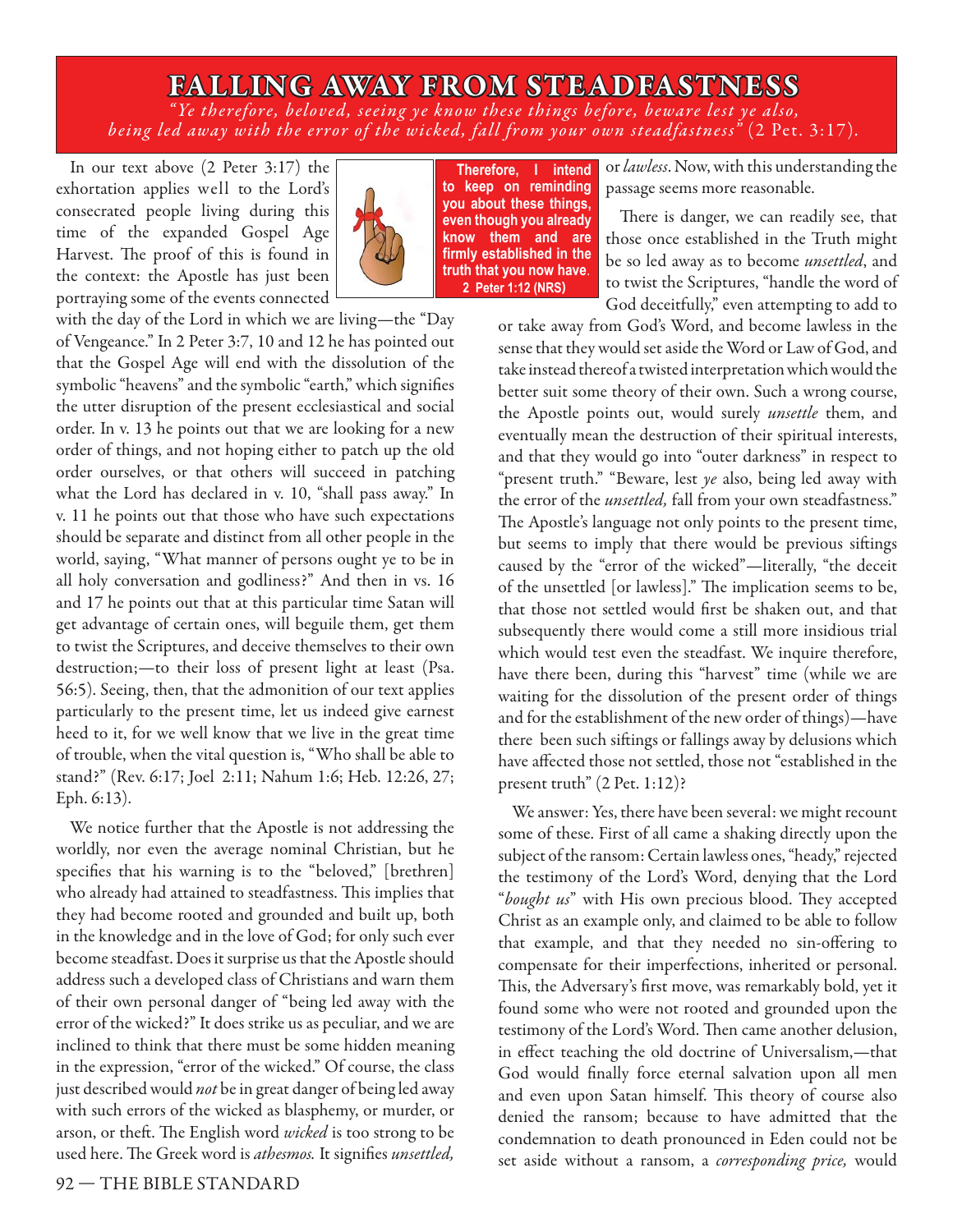logically have implied that disobedience under the second trial, secured by the ransom, would similarly bring an everlasting punishment—everlasting death—from which there could be no resurrection. This theory boldly denied the ransom, wrested or twisted by twisting the Scriptures which speak of the Second Death as "everlasting destruction from the presence of the Lord," and handled this and other Scriptures so deceitfully as to declare that the Second Death would be a great blessing to all upon whom it would come, since it would merely burn out their evils. Of course none but *unstable souls* could be beguiled, deceived, by such open and arrogant perversions of the Word of God.

Another sifting came for the "unlearned" and unsettled, not thoroughly furnished with the whole armor of God, through the teaching that God is the author and instigator of all the sin, crime and wickedness there is in the world. Of all the theories that the Adversary has brought out, this is one of the most blasphemous. So-called "orthodoxy" is certainly quite blasphemous enough, in claiming that God, after permitting His creatures to be "born in sin and shapen in iniquity" (which He had nothing to do with bringing upon them), claims that, as a punishment for sins which they could not avoid, the vast majority of the human family will be imprisoned in a flaming hell of unspeakable torture, and Divinely provided with everlasting life, so that they shall never be able to escape those sufferings by death, and that the devil will be similarly supplied with eternal life (but free from pain) for the purpose of torturing them. We say that this is extremely blasphemous of the Divine character, yet the teaching which claims that God is the instigator, the first cause, of all the sin and crime and wickedness in the world, is even more blasphemous.

This blasphemous theory is supported by a misinterpretation of the word *" evil "* in two texts, particularly Isa. 45:7 "I form the light, and create darkness: I make peace, and create evil: I the LORD do all these *things*" and Amos 3:6 "shall there be evil in a city, and the LORD hath not done *it*." Sin is always an evil, but an evil is not always a sin. An earthquake, a conflagration, a flood or a pestilence would be a calamity, an *evil*; but none of these would be sins. The word *evil* in the texts cited signifies *calamities*. The same Hebrew word is translated *affliction* in Psa. 34:19; 107:39; Jer. 48:16; Zech. 1:15. It is translated *trouble* in Psa. 27:5; 41:1; 88:3; 107:26; Jer. 51:2; Lam. 1:21. It is translated *calamities, adversity* and *distress* in 1 Sam. 10:19; Psa. 10:6; 94:13; 141:5; Eccl. 7:14; Neh. 2:17.

The same word is in very many places rendered *harm*, *mischief, sore, hurt, misery, grief* and *sorrow.* For example, when the LORD would remind Israel of His covenant with them as a nation—that if they would obey His laws He would bless them and protect them from the calamities common to the world in general; but that if they would forsake Him He would bring calamities (evils) upon them as chastisements (See Deut. 28:1-14; Lev. 26:14-16; Josh. 23:6-11). When calamities came upon them, however, they were inclined to consider them as accidents and not as chastisements. So God sent them word through the prophets, reminding



them of their covenant and telling them that their calamities were from Him and by His will for their correction. It is absurd to use these texts to prove God the author of sin, for they do not at all refer to sin. Of course, only those who had never become thoroughly rooted and grounded in the Truth could ever be "led away" by such blasphemous delusions as this.

God, during the present evil world, not only permits Satan to be its prince, but also permits the earthly governments of his appointing. The powers that be today are styled Christendom, but are really "kingdoms of this world." The most civilized of the kingdoms are no more than what the Scriptures term "kingdoms of this world," more or less under the power or dominion of the prince of this world, Satan. This transfer of kingdoms will be accomplished by a great time of trouble. Over the many years schisms such as: No-Ransomism, Infidelism, Combinationism, Reformism, Contradictionism, and Revolutionism, have led some away from the Truth into more or less darkness and confusion. Some others were not well rooted and grounded in the knowledge of the fact that all present institutions will go down, and that the new order of things to be introduced will not be of human institution, but the work of God through the glorified Christ. "The KINGDOM of the WORLD has become of our LORD'S and his CHRIST'S and he shall reign for the AGES of the AGES" (Rev. 11:15; Diaglott). "One like the Son of man came in the clouds of heaven . . . and there was given him dominion, and glory and a kingdom" (Dan. 7:13, 14).

Murmursome theories contradicting the Biblical teachings on the Hidden Mystery, the Sin offerings, the Mediator and the Covenants likewise led away not a few from the Truth and brought them to a fall from their steadfastness, and since 1917 all sorts of revolutionisms against the Lord's teachings and arrangements for doing His work have been leading the consecrated children of God into various errors, isms and schisms in which they are one after another being manifested—epiphanized—as having fallen away from their steadfastness. This work of cleansing through siftings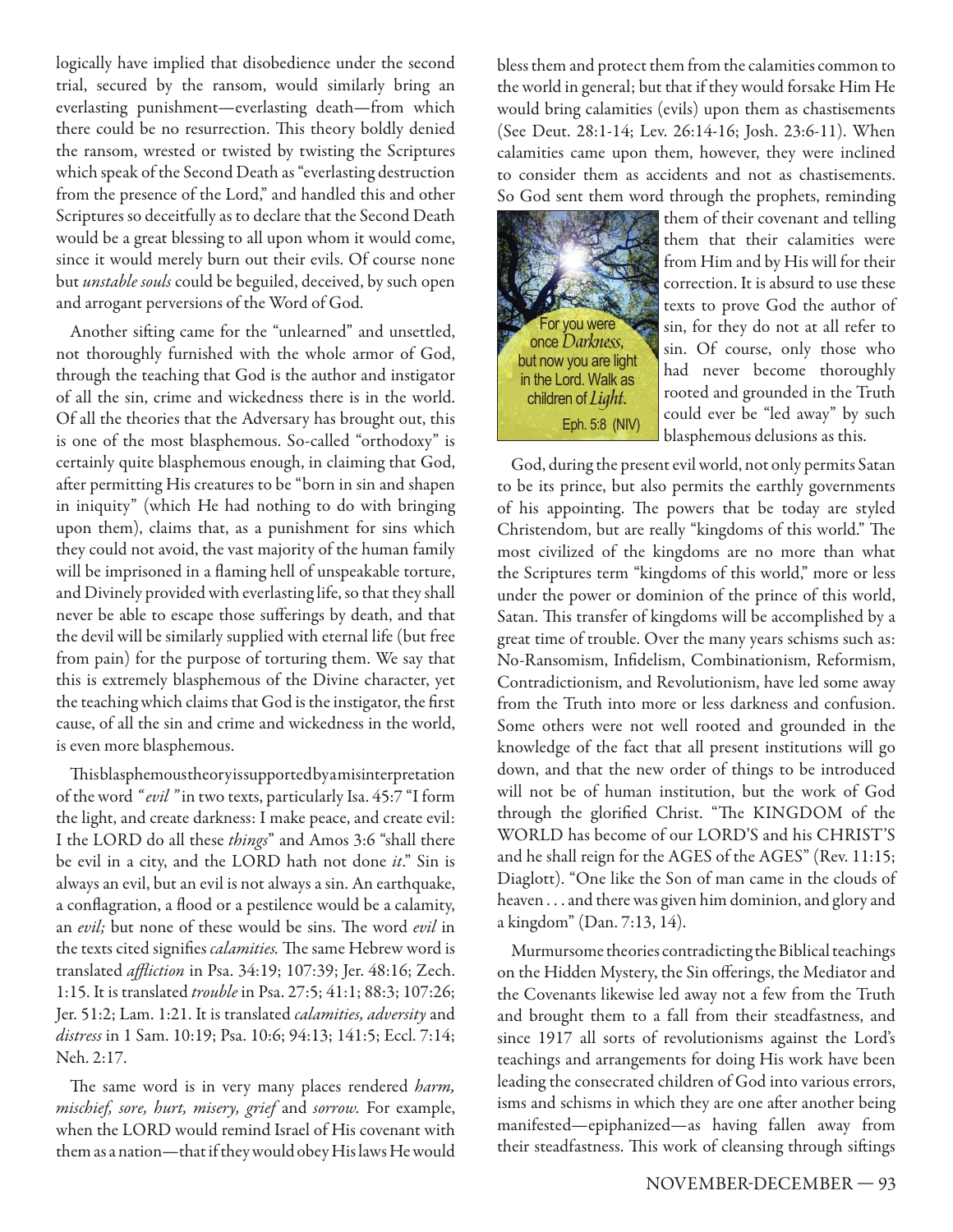continues to this day and will continue until every consecrated child of God is cleansed and ready for the Kingdom blessings.

#### **SIFTINGS TEST ALL**

While the "siftings" specially affect those who have been brought by the Lord into the light of present Truth, yet in a more general way and along different lines

slightly different siftings are in progress with the nominal church as a whole. Each denomination is being shaken, and the theories of Evolution, Spiritism, Christian Science, Theosophy and Moralism continue to make great inroads upon all who have named the name of Christ, even if they have not come into the light of the "harvest" Truth.

Unsettled, lacking the knowledge of the Divine Word and Plan, *necessary in this evil day,* the whole nominal church is gradually losing its faith in the Bible, under the leading of its most able ministers, who, blinded to present Truth, and unable to rightly divide the Word of Truth, are generally coming to hold the opinion, that their own ideas respecting God's Word are superior to the Scripture presentations.

The Apostle in our text  $(2$  Pet. 3:17) cautions that we beware against being "led away." The word here rendered "*led away*" occurs in only one other place in the Scriptures (Gal. 2:13), where the Apostle Paul says, "Barnabas also was *carried away* with their dissimulation." The words "carried *away"* give the same thought as "*led away*," but a little more strongly: they imply that the danger to the steadfast will be along some line which would *sweep away* or *carry away* their judgments from the fixed statements of the Divine Word, through personal preference, or sympathy, or through the influence of someone held in respect or esteem.

Let us all therefore be on guard, that whoever may, consciously or unconsciously, become the instrument of the Adversary, and seek to lead us away from the sure testimonies of the Lord's Word (whether congenial to our natural tastes or uncongenial), we may *not be "carried away,"*  but may be more determined than ever that— To our Lord we will be true.

While we see that the danger to the majority of God's people will be through being *"carried away"* by sympathy, influence, *etc.*, we must remember that this implies that there will be certain *leaders of thought* whose conduct will tend to carry away the others. We may rather assume that in a majority of instances these leaders will be themselves deceived; as the Apostle expresses it "deceiving and being [themselves] deceived" (2 Tim. 3:13).

All who seek to teach the Divine Plan to others are exposed



to peculiar temptations, so that the honor of serving the Lord and His people demands a correspondingly larger measure of the graces of the holy Spirit, as well as of knowledge. The tendency of knowledge, as the Apostle points out, is merely to puff up, make vain and conceited, and to become a temptation of the Adversary, to draw away followers after them (Acts 20:30). Whoever therefore would be an instructor

of others, a mouth-piece of the Lord, should cultivate all the various graces of the holy Spirit, including meekness; that these combined with knowledge, may build up himself as well as build up those to whom he ministers. "Knowledge [alone] puffeth up, but Love buildeth up" (1 Cor. 8:1).

Let us not forget that there is a way, and one way only, whereby we may insure ourselves against falling into any of these traps of the Adversary. This insurance is not secured wholly by knowledge, although knowledge is a very important element in it: it is secured chiefly by obedience to the principles laid down in the Lord's Word, and illustrated in the life and character of our Lord and His Apostles.



The same Apostle who addresses us, this caution against falling from our own steadfastness, tells us in 2 Pet. 1:10- 11, "If ye do these things*,* ye shall never fall: for so an entrance shall be ministered unto you abundantly into the everlasting Kingdom of our Lord and Savior Jesus Christ." What things? Does he give us the particulars of this work of grace that will insure us against falling? Yes. He tells us that it is by continually adding to our stock of the heavenly graces,—Add to your faith fortitude, and to fortitude knowledge, and to knowledge self-control, and to self-control patience, and to patience piety, and to piety brotherly-kindness, and to brotherly-kindness love; for these things being in you and abounding, they will not permit you to be inactive nor unfruitful in the knowledge [personal intimacy, acquaintance] of our Lord Jesus Christ ... Therefore, brethren, more earnestly endeavor to make your calling and election sure.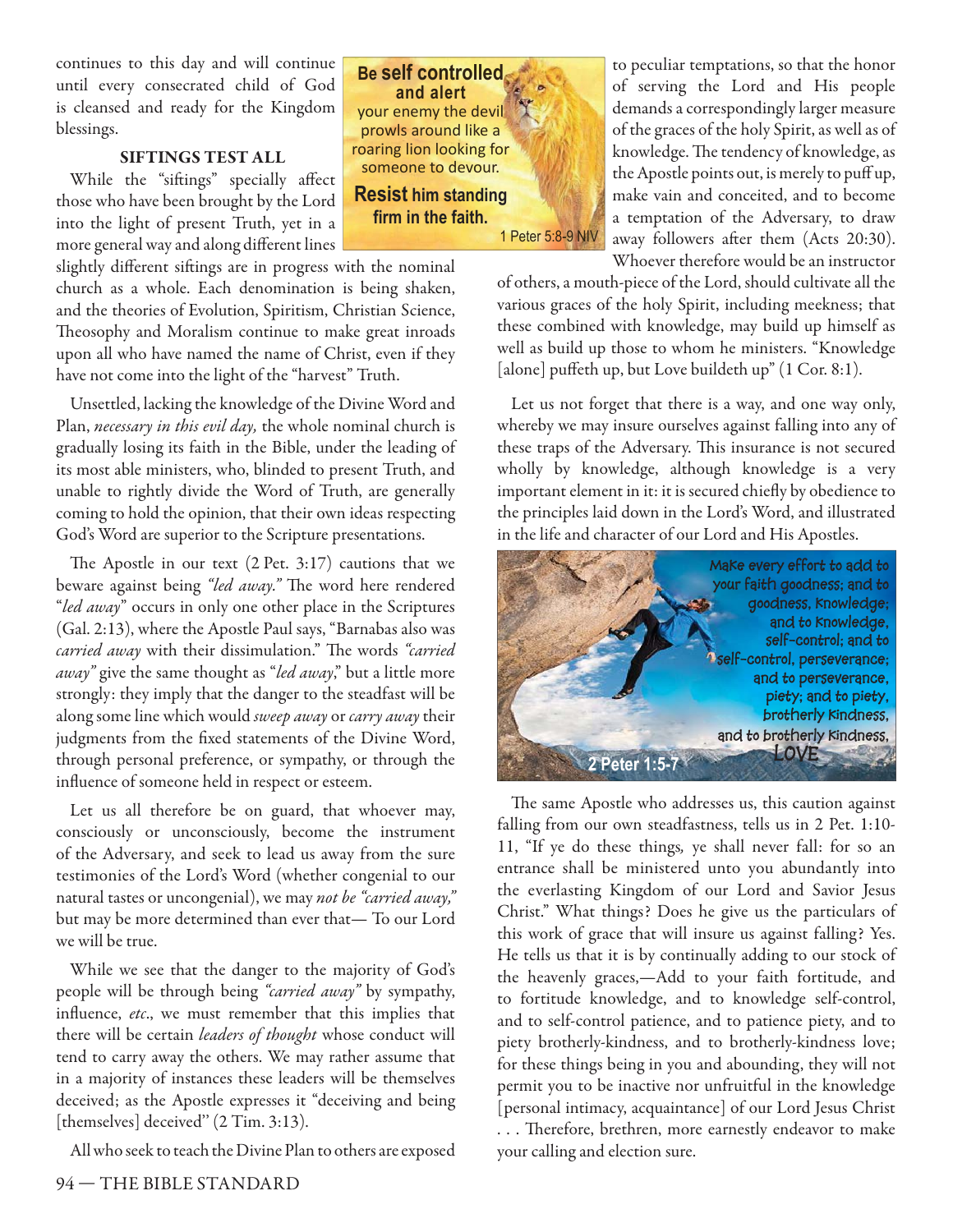

## **The Cost of the Kingdom**

The Bible surely tells us that the way to the Kingdom is difficult and narrow, that the cost of being disciples of Jesus is self-denial and cross-bearing. Many wonder that the promises are thus restricted and not to all who strive to do right, without faith or self-sacrifice.

The parable of a camel creeping through a Needle's-eye illustrated how the rich must unload their wealth if they would prepare to share the Kingdom. The little gate in the larger one was called a "Needle's-eye."

Bible students now explain that difficulties are attached to the gaining of the Kingdom because God desires a very choice little company for that glorious position. He has made the trials so severe that only the saintly will avail themselves of the opportunity to gain the Kingdom.

The young ruler asked Jesus: "What shall I do to inherit eternal life?" Jesus referred him to the Law, which promised eternal life to any Jew who would keep it. The young man replied that he had done his best, but still was dying. Jesus loved him for his good endeavors, and pointed him to a new way to life everlasting, by self-sacrifice as His disciple. Additionally he might become a joint-heir with Jesus in glory, honor and immortality.—Mark 10:17-25; Romans 2:7;8:17.

Two dear disciples asked to sit next Jesus on the Throne of His Kingdom. The Master replied, Are you able [willing] to drink of My cup of self-denial, self-sacrifice, ignominy and shame? Are you able to be baptized into My death—to self-will, to cutting off from every earthly privilege, if such be God's providence for you?—Matthew 20:22; Mark 10:35-38.

Those loving disciples answered that they were ready for anything, with the Master's help. He assured them and us that He will furnish trials and assistances, and that if faithful to the end, we shall have a crown of life. But the honors and glories of the Kingdom will not be determined by grace, but by Justice.—Matthew 20:23; Revelation 3:21; 2:10.

### **Lesson 66**

- l\* What does the Bible tell us regarding the way of the Kingdom? Par. 1
- 2\* What is the cost of being Jesus' disciples?
- 3\* Do many wonder that the promises are restrictive and do not apply to all?
- 4\* What does the parable of a camel creeping through a Needle's-eye illustrate? Matt. 19:24, Par. 2
- 5\* What is a "Needle's-eye"? See Bible Dictionary
- 6 Who explained that difficulties were attached to gaining the Kingdom? Par. 3
- 7\* What did God desire regarding the size of the company for the glorious position?
- 8\* What did the ruler ask Jesus? Mark 10:17. Par. 4
- 9\* What did Jesus refer him to? Did the Law promise eternal life to any Jew that kept it?
- 10\* Why did Jesus love him? What did He point him to?
- 11\* If he had followed Jesus' advice, what could he have become?
- 12\* Who were the two disciples that asked to sit next to Jesus on His throne? Mark 10:35-37, Par. 5
- 13\* How did the Master reply? Mark 10:38; Matt. 20:22
- 14\* What did these loving disciples answer? Par. 6
- 15\* The Master assured them that if they were faithful they would receive what?
- 16 How were the honors and glories of the Kingdom determined?

\*The questions marked with an asterisk are especially for children.



If you have enjoyed this series of studies from "Тне Рното Тне Рното Drama ог Creation \$ 6.40 Drama of Creation," you may wish to purchase the book and STUDY GUIDE \$5.75 its accompanying study guide prepared with questions for both PHOTO DRAMA AND STUDY GUIDE (set) \$11.00 adults and children. We have a new shipment of these books in an attractive soft-cover binding.